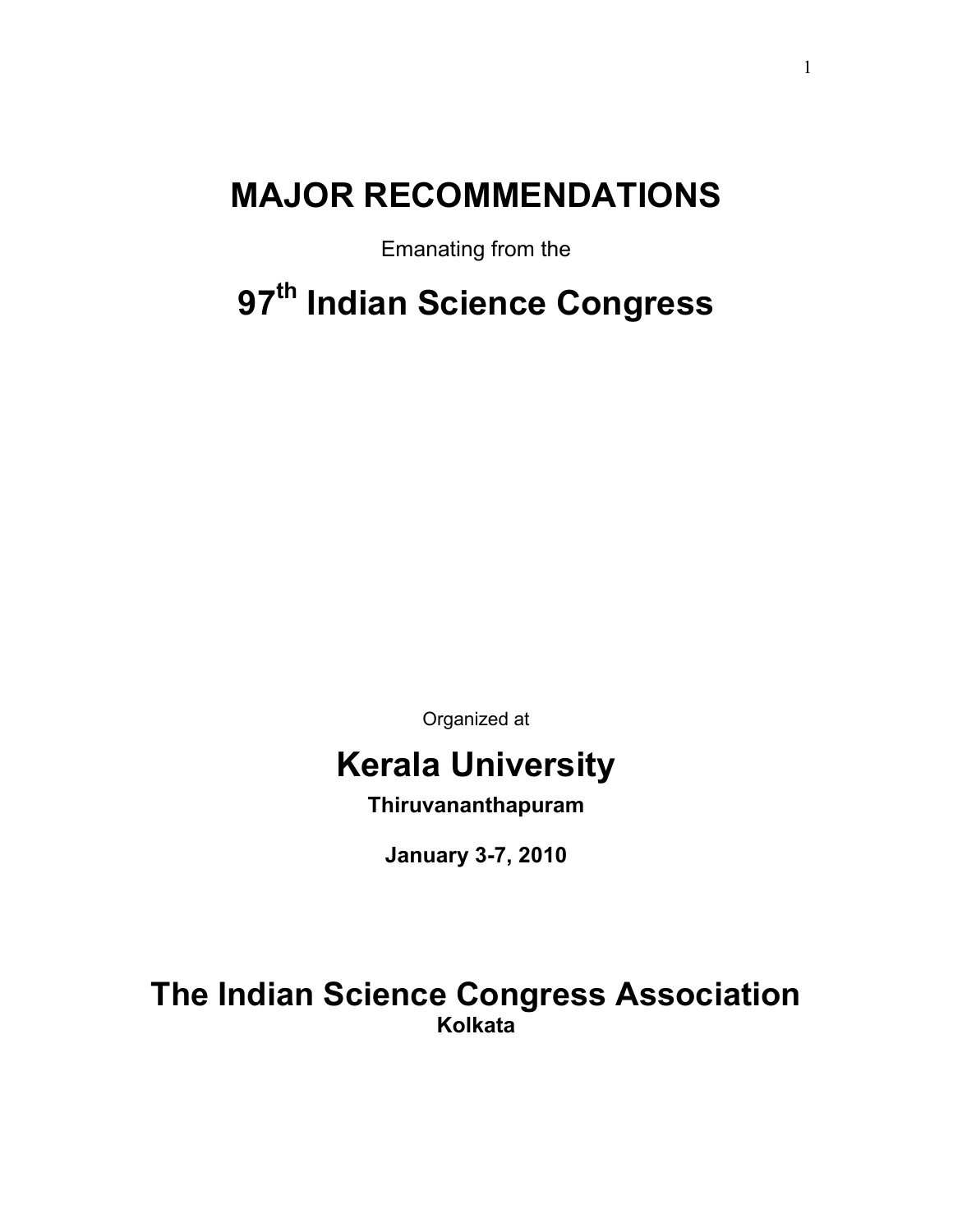# **Recommendation from the Address of the Hon'ble Prime Minister Dr. Manmohan Singh**

#### *"Liberate Science from shackles of bureaucratism"*

- 1. India must chalk out strategies to achieve greater energy efficiency and a shift to renewable energy. We should plan to be among the leaders in the development of science and technology related to mitigation and also adaptation and market it to the whole world. We must plan for an accelerated nuclear power development programme.
- 2. It was decided to launch a Jawaharlal Nehru National Solar Mission for establishment of 20,000 MW of solar generation capacity by 2020, which provides an opportunity to the indigenous scientific institutions to contribute.
- 3. Water resource management is a very important area since per capita availability of water is declining as population has increased. The Ministry of Science and Technology has initiated a Technology Mission for Winning, Augmentation and Renovation (WAR) of water.
- 4. Strengthening food security through scientific efforts like better weather forecasting for agricultural management, Geo-spatial Technology Applications Mission to provide crop planning and monitoring as well as flood management. Developments in biotechnology present us the prospect of improving yields in our major crops by increasing resistance to pests and also to moisture stress.
- 5. Providing affordable health care and improving the quality of life of the elderly is another major challenge of the 21<sup>st</sup> century. We must build our scientific capabilities in a way that they can respond in real time to problems such as pandemics.
- 6. Revision of the value of doctoral and post-doctoral fellowships as well as the formulation of schemes that would cover all research scholars with some funding support in order to make science education outreach inclusive and affordable.
- 7. Redouble our efforts to attract many more talented young women to take up careers in science. A step in this direction is a new scheme available for women's universities named Consolidation of University Research, Innovation and Excellence (CURIE) which provides financial help for complete upgradation of facilities in such universities.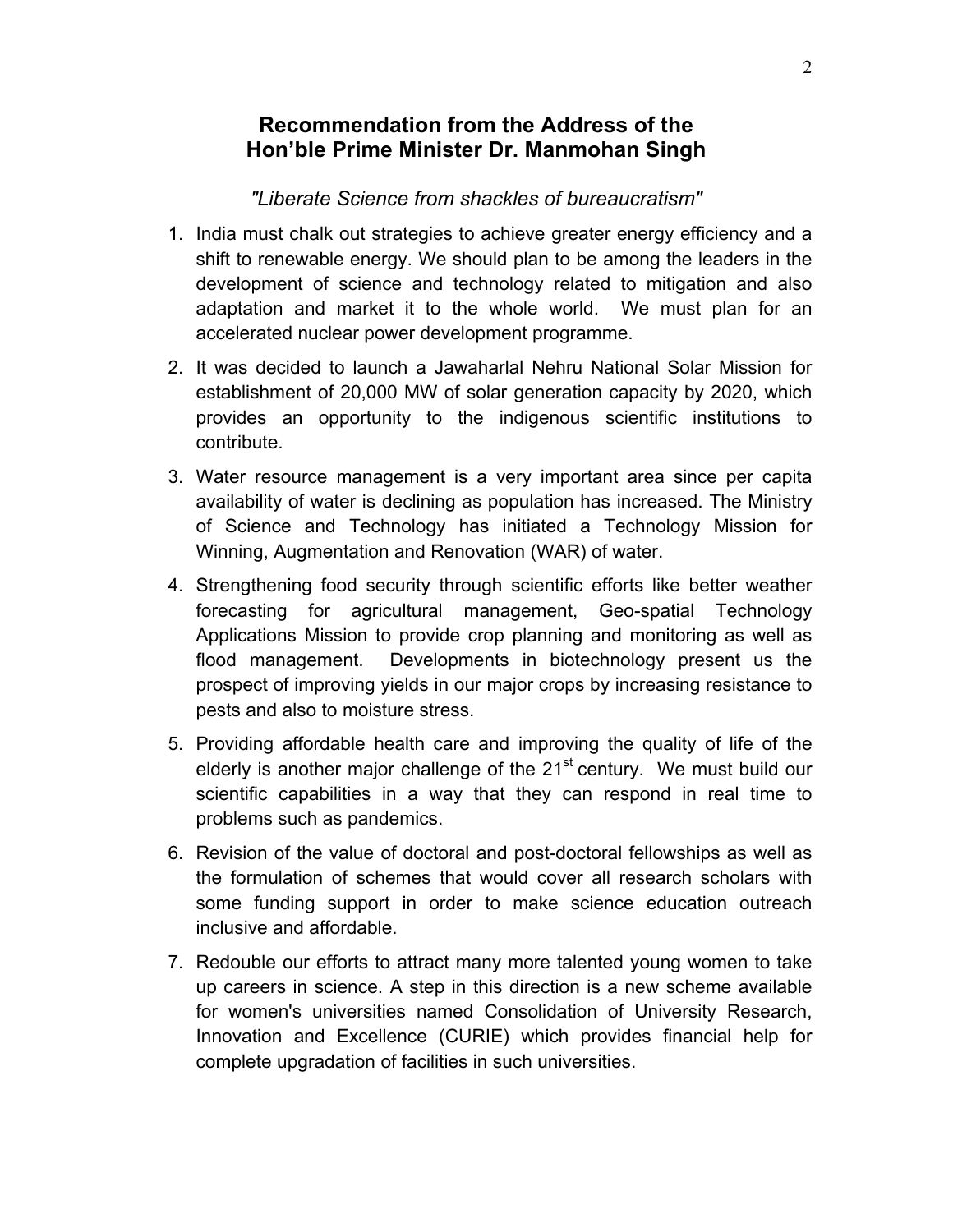- 8. The National Science and Engineering Research Board to start functioning before March 2010. A National Policy for Data Sharing and Accessibility has been formulated. The Protection of Intellectual Property Bill, focused on sharing revenue from intellectual properties with researchers will be taken up soon.
- 9. Conversion of the "brain drain" of the past into a "brain gain" for the future - special effort to encourage scientists of Indian origin currently working abroad to return to India.
- 10. The decade 2010-2020 has been declared as the "Decade of Innovations". We need new solutions in many areas to achieve our goals of inclusive and sustainable growth - in healthcare, energy, urban infrastructure, water, and transportation, etc.,
- 11. The country must develop an Innovation Eco-system to stimulate innovations. Innovators must work in partnership with industry. We need to concentrate on strengthening the linkages between academia, research and industry.
- 12. Indian science should have a strong outward orientation; our science establishments should step up global alliances that will expose our scientists to the best in the world and enhance our competitiveness.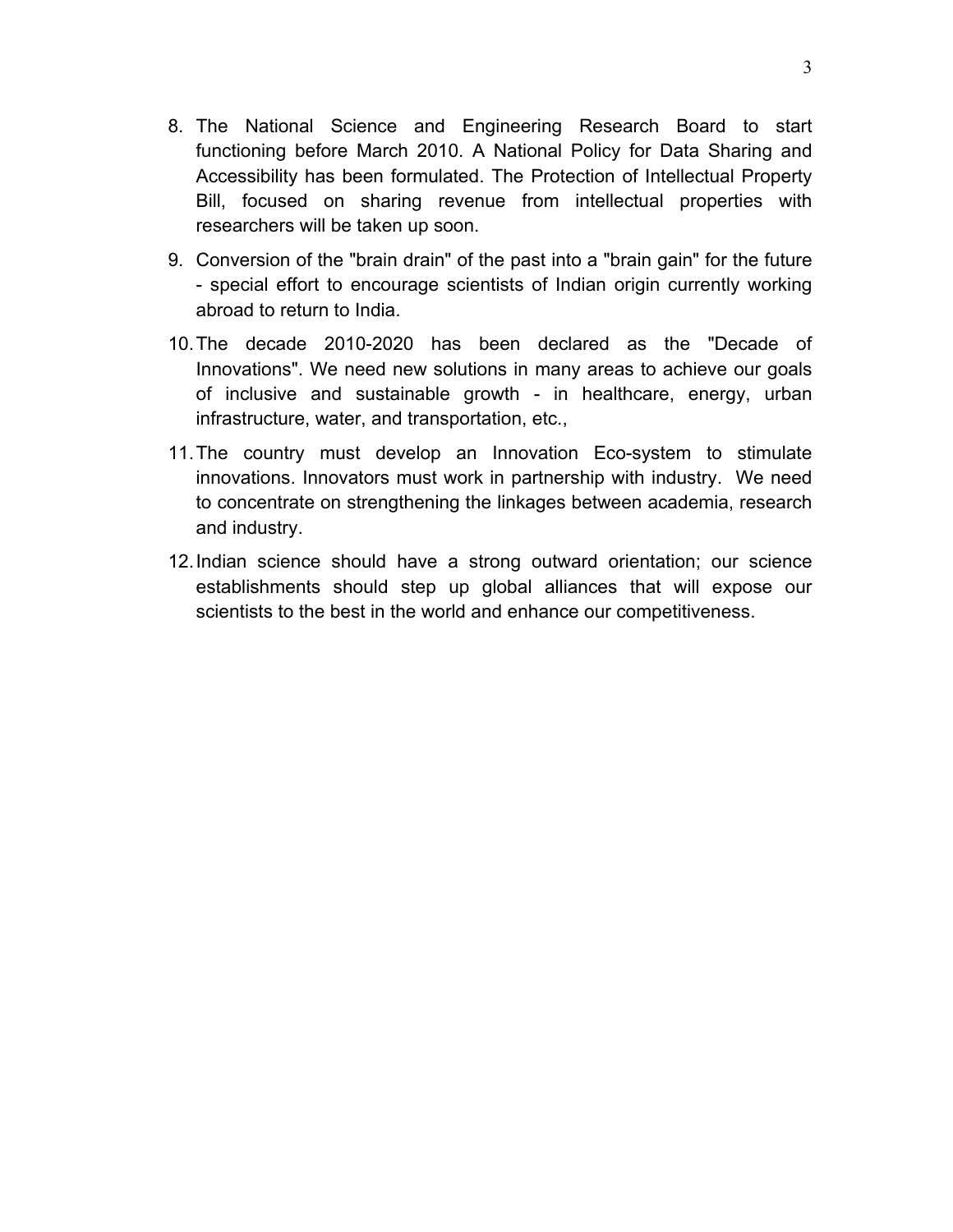#### **Recommendation from the Address of the Hon'ble Minister of State (Independent Charge) for Science and Technology and Earth Sciences; Hon'ble Minster of State in the Prime Minister's Office; Personnel, Public Grievances and Pensions and Parliamentary Affairs, Shri Prithviraj Chavan**

- 1. Acceleration of implementation of Innovation in Science Pursuit for Inspired Research (INSPIRE) launched by the Hon'ble Prime Minister in December 2008 in order to attract the best students to science.
- 2. Encourage re-entry programmes for women scientists and return of Indian Diaspora in order to fill the gap of faculty in higher education Institutions.
- 3. Traditional Knowledge Digital Library (TKDL) will not only protect our traditional knowledge but it will be used by the European Patent Office and the US Patent and Trade Organisation for prevention of grant of patents based on traditional Indian knowledge.
- 4. Establishment of a state of art "Tsunami Warning Centre", Ocean observation system, weather observation and modeling capabilities, and atmospheric physics modelling.
- 5. International Co-operation in the field of S&T of India has grown several fold. Technology focused initiatives like Science Bridges with UK have opened up new possibilities and mechanisms to forge Academy Industry alliances and partnerships.
- 6. It is widely believed that  $21<sup>st</sup>$  century will belong to China and India on account of strength of their economies and human resources. Since the next wealth creation opportunity will undoubtedly depend on science, technology and innovation, a major challenge in  $21<sup>st</sup>$  century will be in relating the knowledge to economic outcomes and ability of science and technology system to innovate at affordable costs.
- 7. The grand challenges ahead are is the area of Energy security, Food security, Water, Affordable Healthcare for all and Terrorism and Internal security.
- 8. There is congruence between the global concern for climate change and India's concern for energy security. Answers to both lie in building capacities for alternate energy sources like solar, wind and nuclear. Also, research on clean coal technology would remain crucial for the country.
- 9. To address the challenges of food security, geospatial data inputs for crop planning and monitoring using special algorithms have been developed and made available to several states.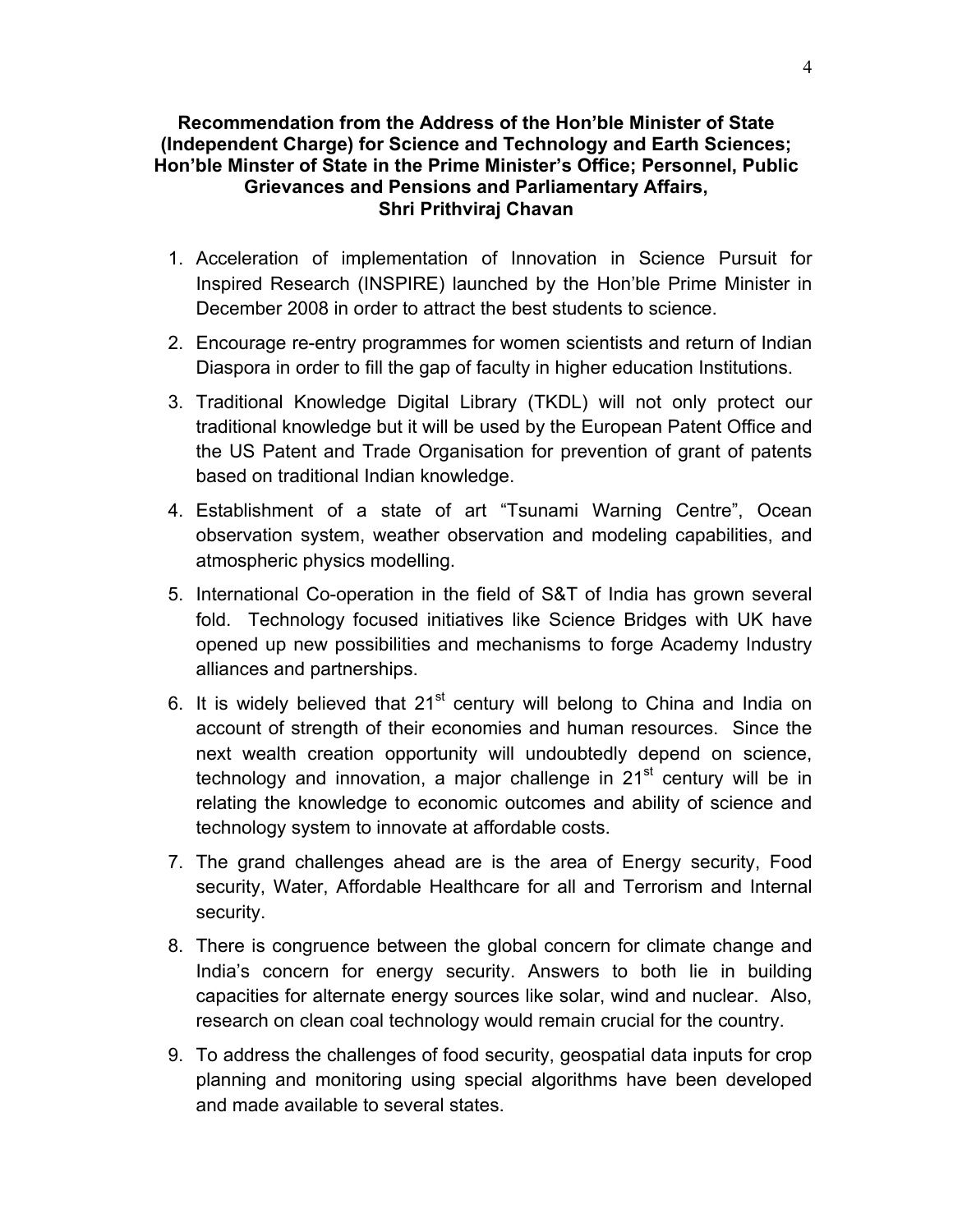- 10. Science ministries have taken up several initiatives to address the challenge of water security. A Technology Mission on "Winning, Augmentation and Renovation" (WAR) for Water has been mounted by the Department of Science and Technology.
- 11. The Indian S&T sector should gear itself to engage in the research dimensions of National Action Plan on Climate Change (NAPCC).
- 12. In the area of affordable health care for all, CSIR has mounted Open Source Drug Discovery (OSDD) for infectious diseases with global participation which has identified new molecular entities for a number of therapeutic targets.
- 13. A "Decade of Innovations" has been articulated as the National policy. The Indian R&D sector should gear itself to fulfill the promise and deliver *innovative technology* solutions rather than *technologies.*
- 14. There is a need to develop a suitable Science, Technology and Innovation policy framework in order to get a favorable position in global assessment of innovation industry.
- 15. At the end of the eleventh plan, India might need a strategy to assess and measure the economic impact of R&D and technology-led GDP growth and prepare a road map for adequate investments into the Science, Technology and Innovation during the Twelfth Plan.
- 16. Our future strategy should serve to:
	- a. Enhance synergy among academy, research and industry
	- b. Build new strategies for development of private-public partnerships in R&D and
	- c. Step-up global alliances developed during the Eleventh Plan and
	- d. Aim at acceleration of the pace of conversion of scientific outputs to targeted socio-economic and developmental outcomes.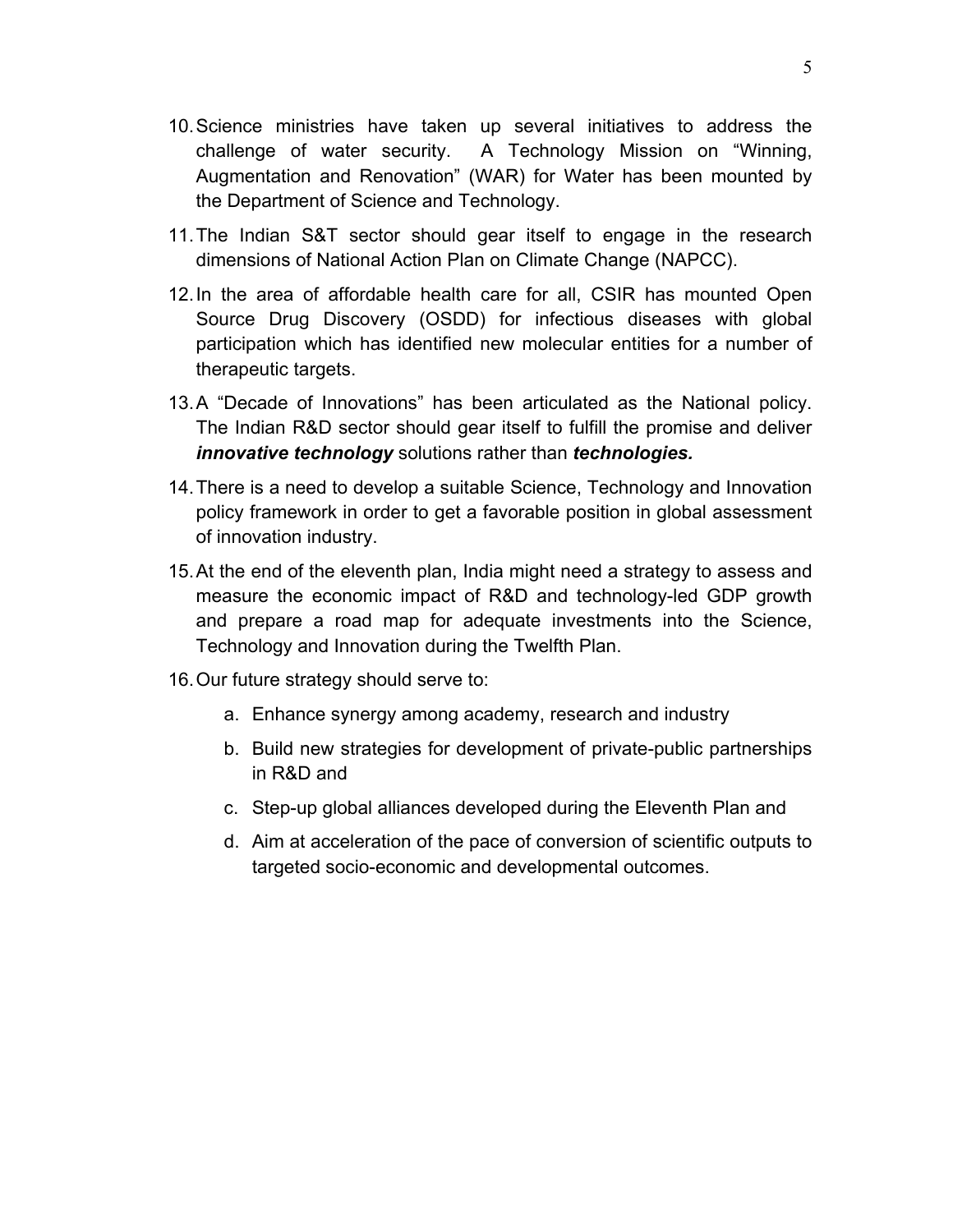#### **Recommendations from the Presidential Address of Dr. G. Madhavan Nair, General President, Indian Science Congress Association 2009 - 2010**

- 1. With the available scientific manpower in the country (which is the third largest in the world), the Indian Science and Technology (S&T) is bound to assume a significant role in rearing the status of the country to that of a developed nation by 2020.
- 2. Developments in the fields of agriculture, atomic energy, space research, Information technology, biotechnology etc., speak volumes about the capabilities of the Indian scientific community and can match international standards at all levels.
- 3. Enhancing agriculture productivity from 1.7 to at least 2 tonnes per hector in order to meet the requirements of the people by year 2020.
- 4. There is a strong need for developing alternate sources of energy. Improving the quality of generating energy from natural products is one of the challenges.
- 5. We need to device cost effective means to tap wind and solar energy and R&D efforts in these areas needs to be strengthened.
- 6. Nano-technology is yet another area which can contribute to revolutionize the future demands of agriculture, healthcare and high strength materials.
- 7. Emphasis on bio-science and geonome research which are going to revolutionize applications related to human health and environment security. The research in this area can lead to major achievements including work on transgenic crops with disease resistant capabilities, nitrogen fixation and production of vaccine, enzymes and recombinant proteins.
- 8. Conceive application programmes in the area of information technology to model physical phenomena, chemical processes, bio evaluation, etc which demand lot of efforts from young scientists and IT professionals.
- 9. The monitoring of climate and environment is another major area of both national and global concern and needs to be addressed adequately.
- 10. Advances in Medical sciences and immunization are absolutely a major priority for the highly populous India, which has an ambitious quest in prevention, early diagnosis and treatment of various diseases that affect the population, particularly the poorer sections.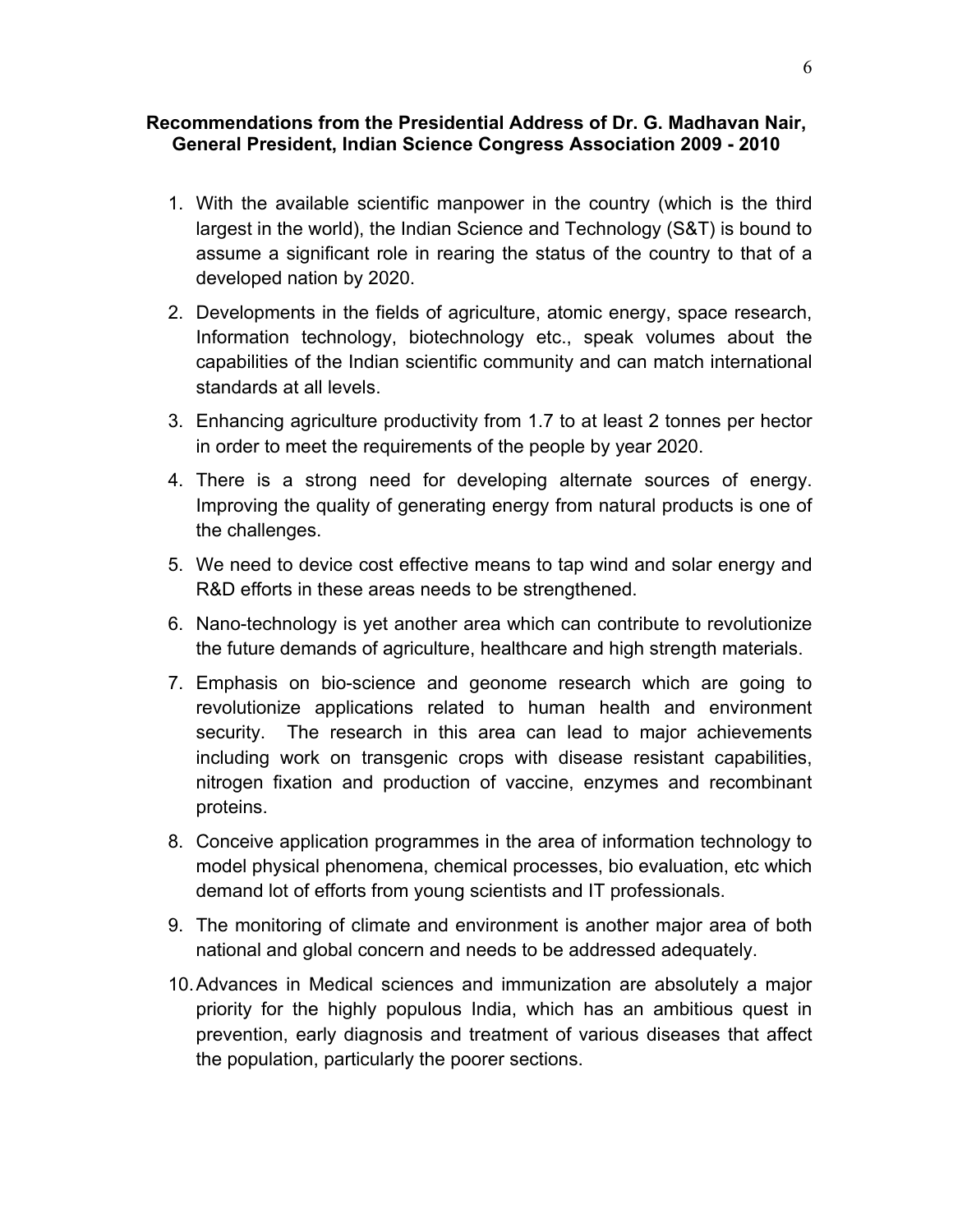- 11. The innovation and challenges in technology required to solve the societal problems are quite complex and demanding. In addition to massive investment in terms of infrastructure, there is a strong need for the development and identification of scientific talents.
- 12. Kindling scientific spirit and explorative spirit in young minds also requires equally talented scientific communicators and teachers.
- 13. While encouraging the youngsters to pursue advanced research schemes, there is a need for creating a cadre of scientific managers.
- 14. There is a need to create proper facilities and environment for research in the universities in order to do innovative work at the cutting edge of S&T as the universities act as the prime movers of scientific research and serve as feeders to the specialized laboratories.
- 15. Need for interdisciplinary form of science education which allows free flow of knowledge and ideas that migrate from one area to another. Students and researchers must be taught to relate what is taught in classes with real life situations early enough, from their primary classes, so to speak.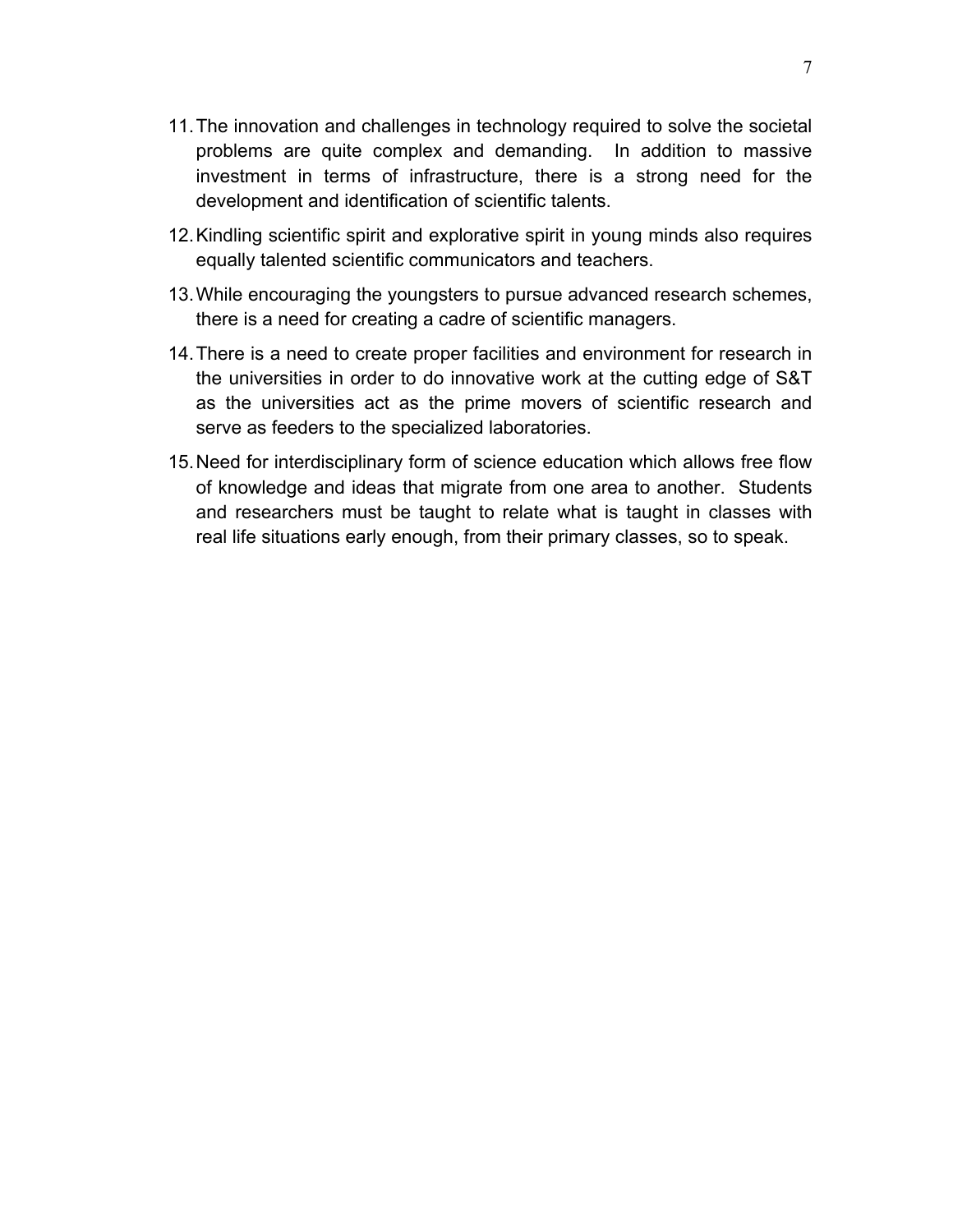# **Recommendation from Public lectures**

#### **Future of Science in India**

Prof. CNR Rao said that science and technology should be treated as different subjects, where technology is simply the application of science. He urged to take up study of pure sciences. He pointed out that the status in science education in India is dismal even compared to other Asian developing countries like Japan, China and South Korea.

He remarked that the educational institutions should play a constructive role in promoting science studies and scientific research.

#### **Keep your mind open to nature: Roger Tsien**

The Nobel Laureate, Prof. Roger Tsien, in his public lecture at the  $97<sup>th</sup>$  Indian Science congress, advised young students and researchers to keep their mind open to the beats of nature.

Prof Tsien is renowned for revolutionizing the fields of cell biology and neurobiology by allowing scientists to peer inside living cells and watch the behavior of molecules in real time.

Prof Tsien stressed on teamwork by mentioning the collaboration behind his Nobel Prize winning work.

#### **It can be done: Dr. Kalam**

Dr. Kalam in his public lecture said that Indian scientists should look forward to celebrate the socio-economic development of India in 2020. He then proposed his vision of transition of Indian Science from 2020 to 2050 saying that the vision for 2050 is one of dynamic growth.

Terming Science as borderless, Dr. Kalam put forth his visualization of Global Human Civilization for 2050.

In context of Indian perspective, he said proper water management, sustainable agriculture development using organic farming practices, energy consumption and sustainability, customized healthcare for promoting enhanced longevity, balancing the greenhouse gas budget and emergence of new global leaders focusing on multi-disciplinary action are some of the key points of his visualization. He added that scientists should start considering earth, moon and mars as an economic complex for future habitat expansion of human beings.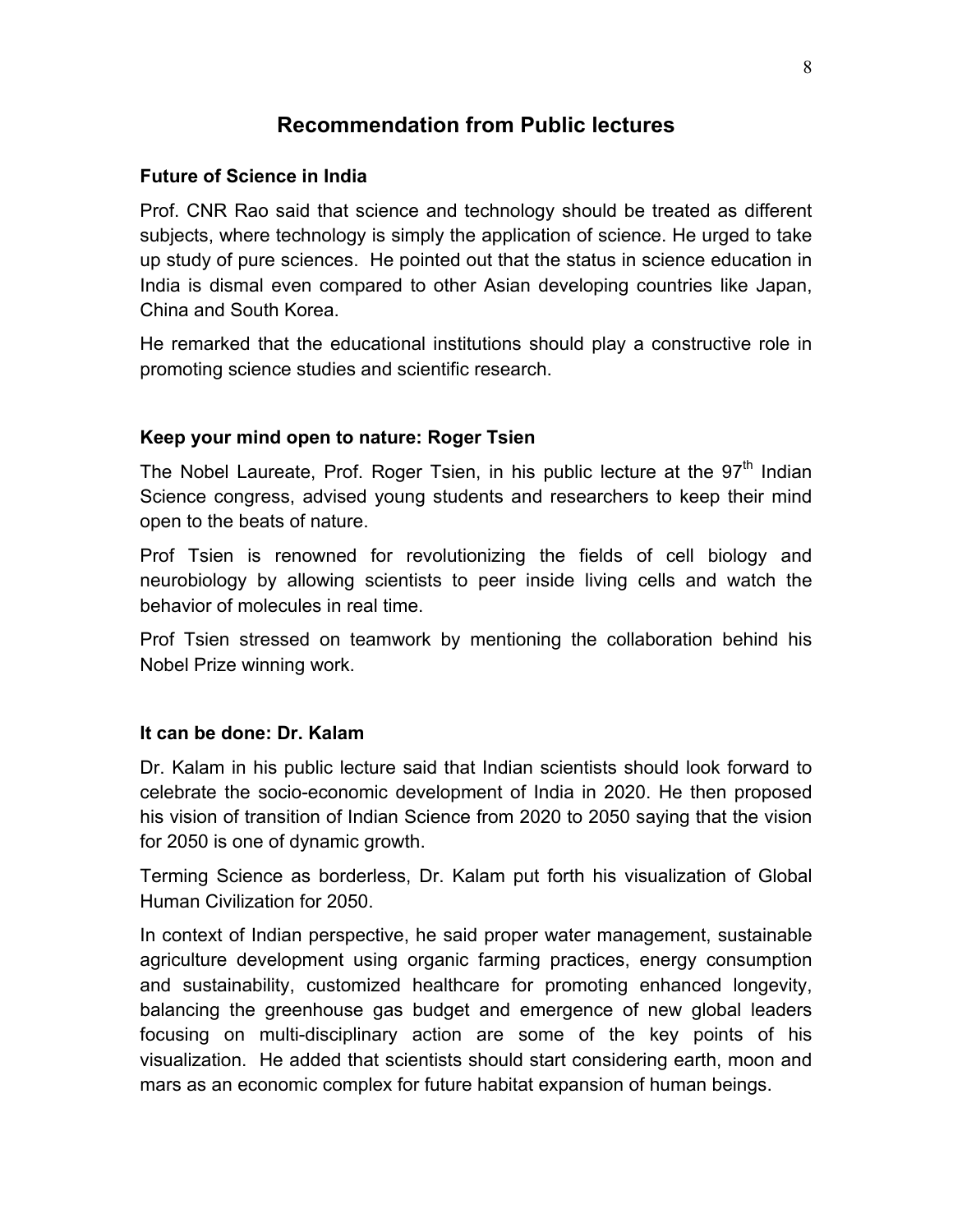#### **Demystifying the Large Hadron Collider: Mr. Atul Gurtu**

Mr. Atul Gurtu of TIFR unraveled the mystery surrounding the Large Hadron Collider (LHC). The eminent physicist who is India's chief spokesman of the LHC said that LHC is hailed the mother of all experiments would usher in a new era of particle cosmology.

Mr. Gurtu explained about India's involvement in this mammoth experiment. LHC will attempt to simulate the birth of the Universe by colliding protons having near light speed in a tunnel of 27km in circumference. It also hopes to find the existence of the hypothetical "Gods particle" called Higgs Boson.

**Dr. MGK Menon's** talk explained about the birth of meson physics.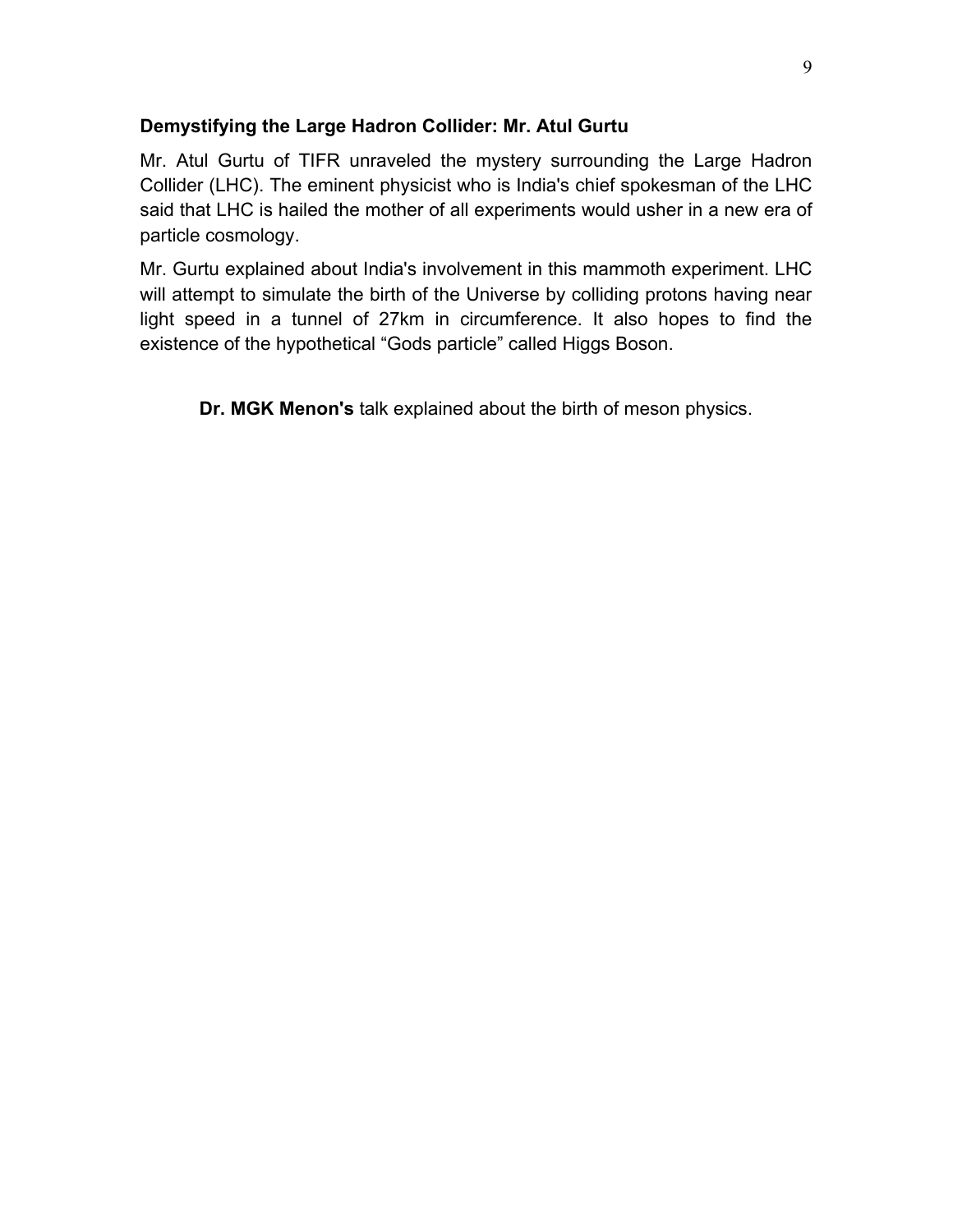# **Recommendations from Children Science Congress**

- 1. Children Science Congress (CSC) 2010 was organized from 4 6, January 2010, hosted by Indian Space Research Organization (ISRO) and University of Kerala, Thiruvananthapuram, with the objective to stimulate creativity and create interest in science in the young minds.
- 2. The Congress encourages children and teachers to visualize the future of the nation and to pursue their natural curiosity, thus unleashing a wave of creativity and scientific temper.
- 3. CSC provides a platform for children across the country to interact with eminent scientists and enhance their knowledge and ideas.
- 4. Dr G Madhavan Nair, General president, ISCA presided over the function. In his address, Dr Madhavan Nair stressed the "need to have passion for science cultivated from very young age". He exhorted the youngsters to pursue science, learn and observe the nature and thus solve the mysteries of science and thereby improve the quality of life of the fellow beings. He urged the students to derive inspiration from great scientists like Sir C.V Raman who were deeply committed to science.
- 5. Dr. A P J Abdul Kalam, former President of India inaugurated CSC 2010 on January 4, 2010. In his inaugural address, Dr. Abdul Kalam said that Earth, which was rapidly exhausting its resources, would not remain an independent entity in the future, but form a 'single economic entity' with the Moon and Mars as a single economic and strategic entity. This will be possible by developing scientific knowledge in a very unique solution to the crisis of water, energy, infrastructure faced by humanity in different parts of the world. Detection of evidences of water on the Moon for the first time through the Chandrayaan-1 mission, ISRO had found an answer to an issue that was evading the collective scientific wisdom of all the space-faring nations for the last five decades. He urged the CSC delegates to follow the example and use science to prove other impossible things possible.

#### **Eight point Oath**

- 1. Science is a lifetime mission. I will work, work and work and succeed.
- 2. Wherever I am, a thought will always come to my mind. That is what I can innovate, invent or discover.
- 3. I will always remember that "Let not my winged days, be spent in vain".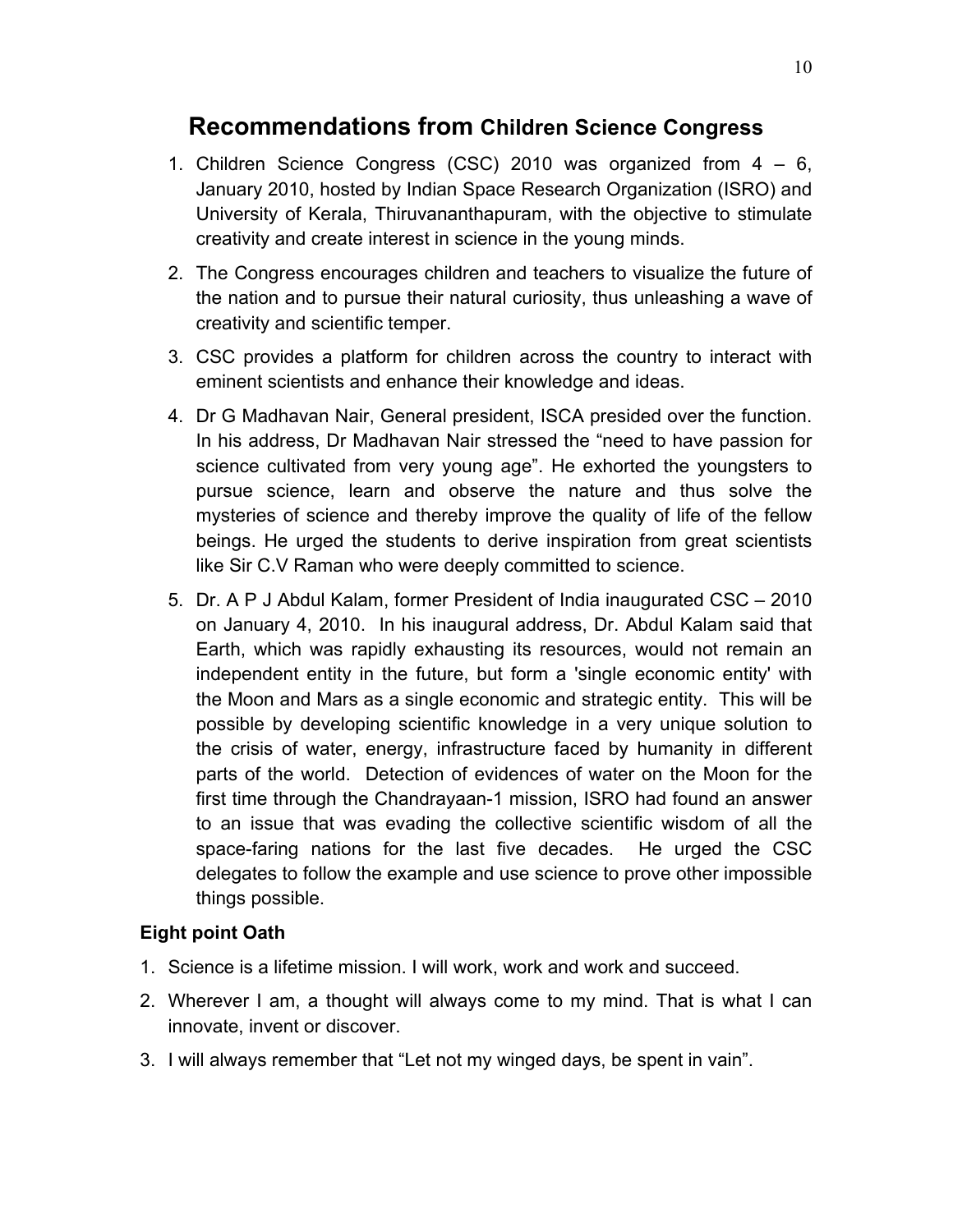- 4. I realize I have to set a great scientific goal that will lead me to think high, work and persevere to realize the goal.
- 5. My greatest friends will be great scientific minds, great teachers and great books.
- 6. I firmly believe that no problem can defeat me; I will become the captain of the problem, defeat the problem and succeed.
- 7. I will work and work for removing the problems faced by planet earth in the areas of water, energy, habitat, waste management and environment through the application of science and technology.
- 8. My National Flag flies in my heart and I will bring glory to my nation.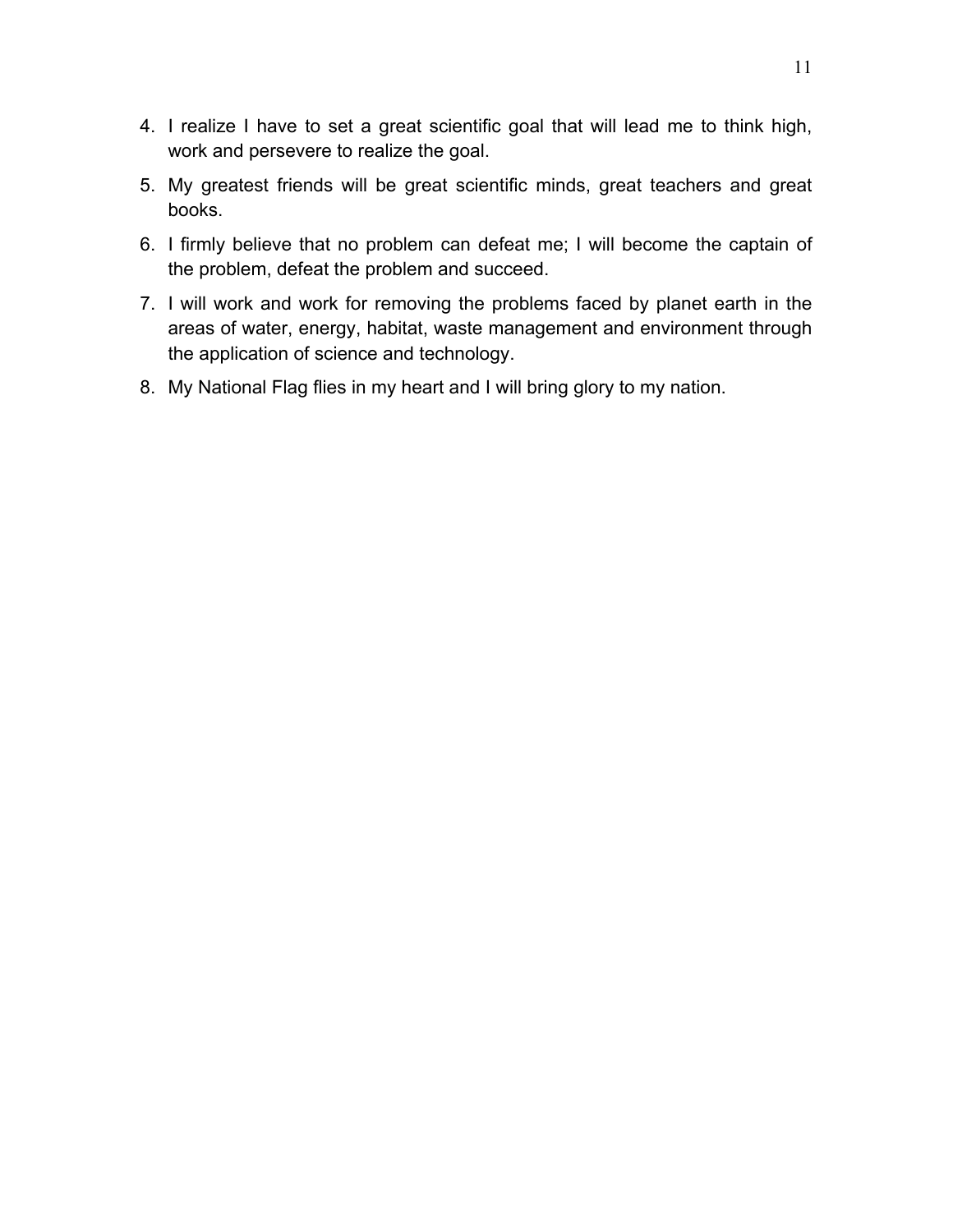# **Recommendations from Science Communicators Meet**

# **(3rd Vigyan Sancharak Sammelan)**

3<sup>rd</sup> Vigyan Sancharak Sammelan (Science Communicators Meet) was organised during January 4-5, 2010 in concurrence with  $97<sup>th</sup>$  Indian Science Congress (ISC 97) at Thiruvananthapuram, Kerala. This is a forum for science communicators and journalists to exchange their views, expertise and experience in the field of science communication through media, press etc., The focal theme of the sammelan was *Advances in Science Journalism – Role of Space Science and Technology*. This is the third in the series with the last two having been very successful.

#### *Inaugural Session*

In his inaugural address, Dr. G Madhavan Nair expressed the importance of Science Communication. He stressed that Science communicators should focus more on work within the laboratories where the real development of science is going on. He added that science communicators should convey the achievements of science to the common people. These days many awards are given to scientists, which indicates that the people have started recognizing the contribution and the significance of science.

 In the presidential address, Prof A Jayakrishnan, Vice Chancellor, University of Kerala stressed upon the qualities of Science Communications.

# *General Sessions*

There were five general sessions and one student session. Each session had a lead paper by the expertise followed by 5 - 6 presentations. The major topics covered under the general sessions were around the focal theme, *Advances in Science Journalism – Role of Space Science and Technology*. Overview of Satellite Communication, Need for Science Communication, Role of Space Science and Technology in Science Journalism, Science Communication and Emerging Challenges, Issues of Science Communication, Shortcomings in the present system, Recognitions of Science Journalism, Science Communication through various Media, Modern tools like Internet, Blogging, Online News etc., Importance of Space Technology, Contents of Science News, Trends in Science Journalism starting from ancient, medieval to modern era and Vision for the future Science Journalism etc.,. were discussed in detail.

# *Students' Session*

The students' session chaired by the Head of Department, Communication and Journalism, University of Kerala, as part of the science communicator's meet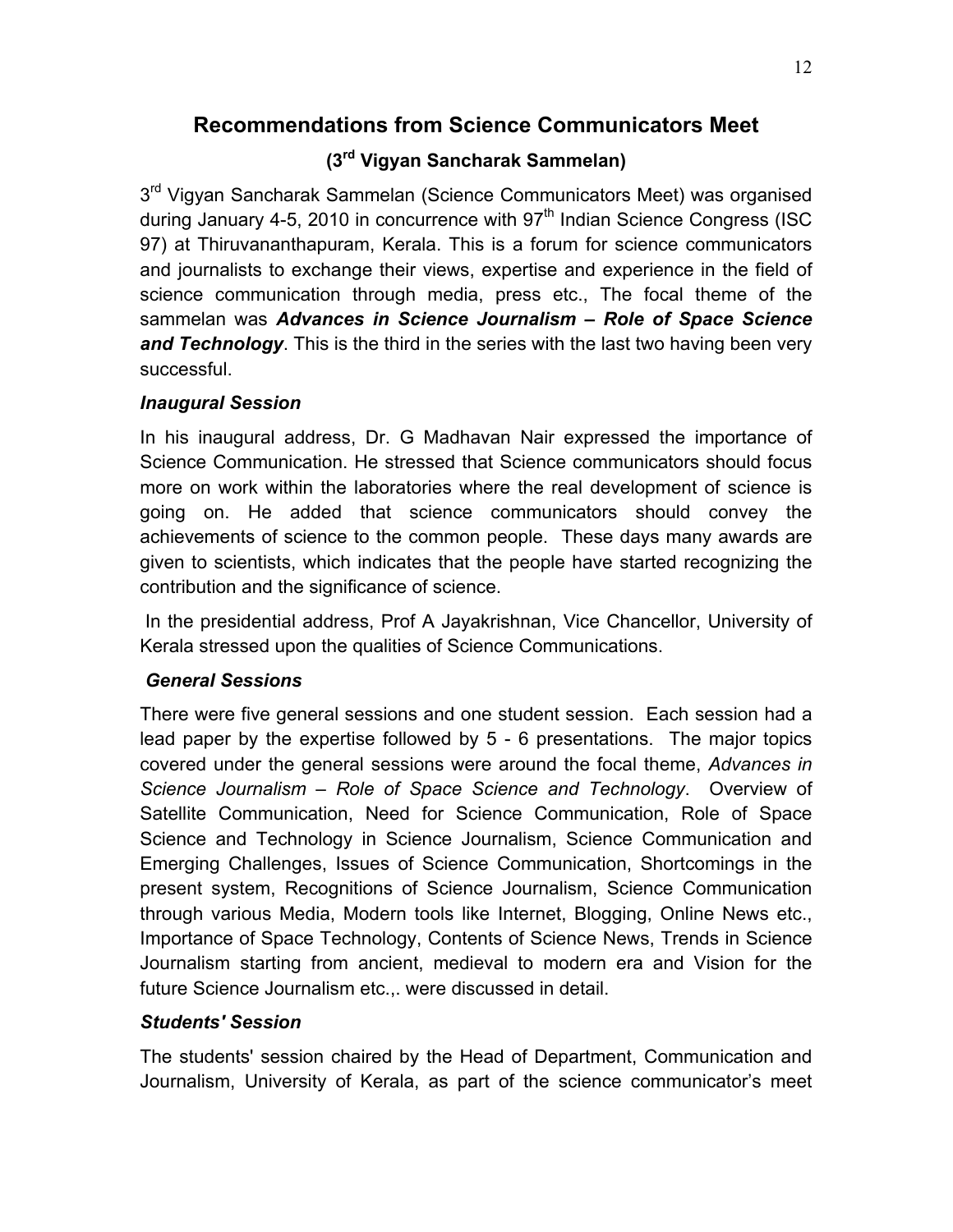gave a good opportunity for the students to discuss on various topics connected with science/space journalism.

#### **The Sammelan made the following general observations:**

- Much of scientific knowledge is confined to a small minority of scientists. Regular science coverage in the media is absent and only occasional and sensational science news appears in print and electronic media.
- Science and technology journalism has progressively developing in India, in terms of quality and quantity, but is still far behind the desired level, (estimated around 3 % against a desired level of 15%.)
- Department of Science and Technology (DST) through Rashtriya Vigyan Evam Prodyogiki Sanchar Parishad has supported the Vigyan Sancharak Sammelan thorugh the Indian Science Congress. The support is strongly recommended in future also since it has provided a platform for students, journalists and researchers to share their research. This inter-disciplinary field needs recognition by researchers in traditional areas of science. ISCA Chapter Conveners need to be continually sensitised about the theme and the selection process.

#### **Following recommendations were considered and approved at the plenary:**

- Teacher educators have the potential to spread awareness and literacy among the next generation. Schemes to enhance their skills may be developed and introduced.
- Research scholars may be encouraged to give presentations about their research in third year to scholars from other disciplines. This would develop an appreciation about the research in other disciplines and would improve communication skills of the scholars. Universities can introduce this with internal resources.
- Plagiarism in science communication or in any type of serious communication should be avoided.
- Case studies elaborating research methodologies in science communication should be presented.
- Science communicators should be more committed and sincere about the news they disseminate; wrong or incomplete scientific information should not be communicated through that could mislead the viewer or reader. Proper checks and balances need to be provided by the science communicators through responsible journalistic principles.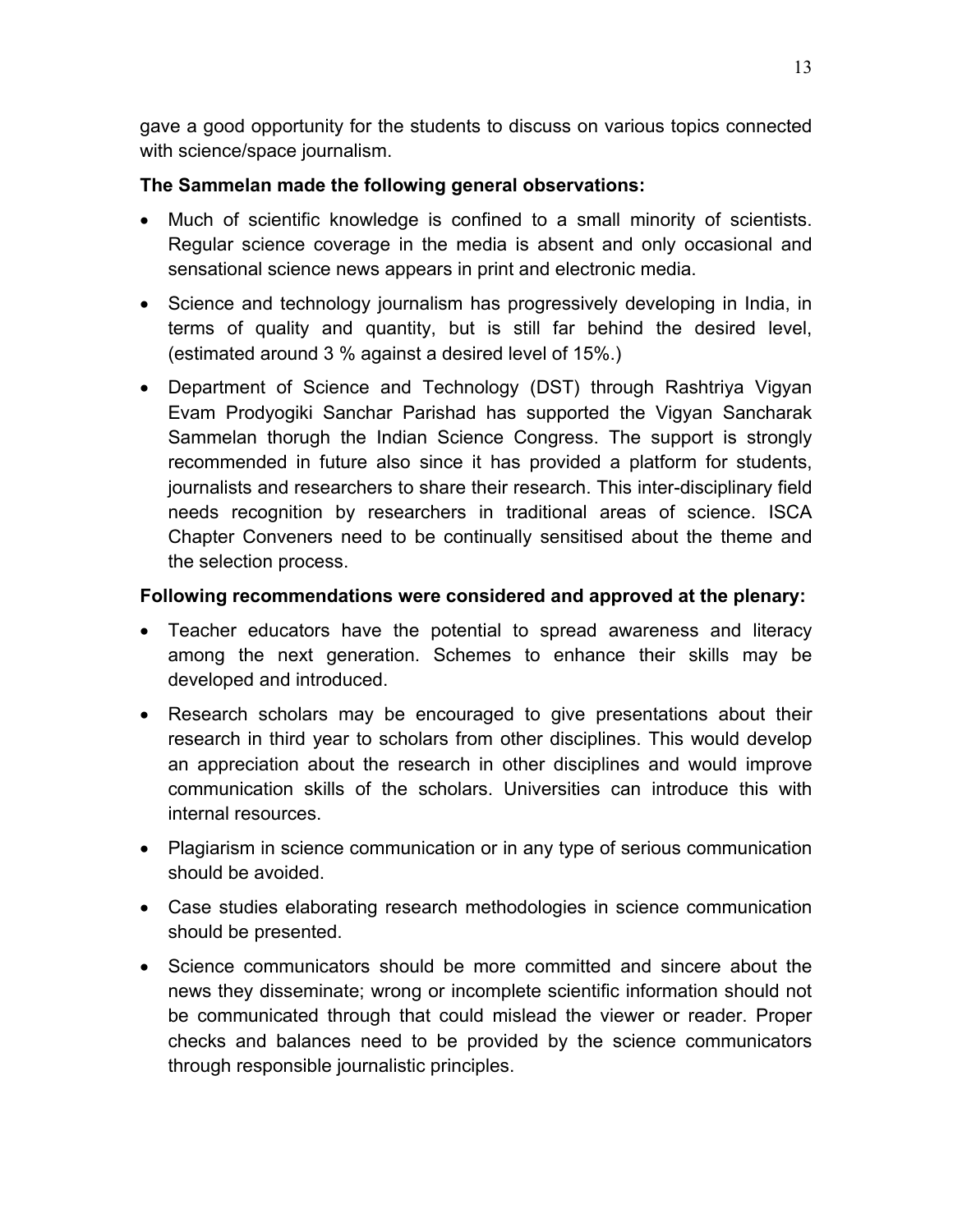- Developing countries should upload more than they download from the Internet. Social participation and successful local/regional development stories involving science and technology need to be brought to the forefront.
- Use of local language and idiom to reach larger populations is recommended.
- Students had put good efforts in their presentation. However, they need to concentrate on accuracy, brevity and language skills. It is suggested to continue the student session in future too; however, it was recommended to invite the science journalism students from all over the country.
- *3rd VSS was funded by DST through Rashtriya Vigyan Evam Prodyogiki Sanchar Parishad and co-ordinated by Ms. Padmavathy A S, Scientist, ISRO.*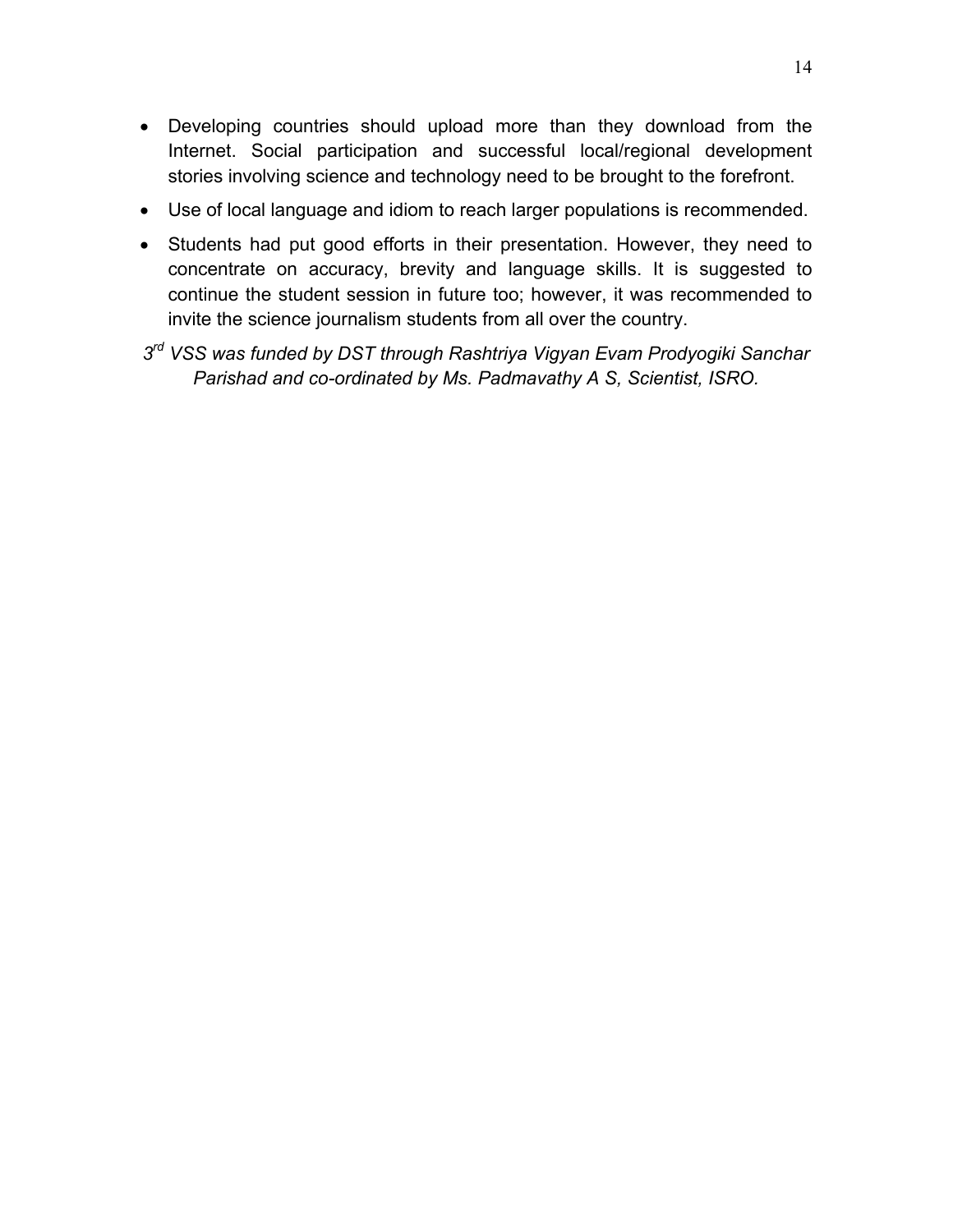# **Recommendation of Sectional Committees**

# **Recommendations as received from Sectional Presidents**

# *Agricultural and Forestry Sciences*

Indian agriculture is facing the tremendous challenges of reduced farmers' income, water scarcity and labour shortage. Climate change has added another dimension to the already complex challenge. Problem of drought, flood, abrupt rise in temperature and events of heavy rainfall have intensified in recent years. To face these challenges, Indian agriculture has to be reoriented and rejuvenated. It needs to be diversified and made income-oriented for food and nutritional security of the emerging India. The following research and policy strategies need to be adopted for achieving the goal.

- **Climate change mitigation and adaptation:** Greenhouse gas emission from agriculture can be mitigated by adopting technologies such as growing aerobic, direct-seeded rice and use of nitrification inhibitors. Technologies such as conservation agriculture and crop diversification will be very useful for adaptation. Sequestration of carbon in soil would provide a good opportunity for climate change mitigation and adaptation. Government should promote these technologies and provide incentives to farmers adopting the same.
- **Crop improvement:** Crop cultivars for tolerance to biotic (pest and diseases) and abiotic (drought, flood, nutrient) stresses for different agro-climatic zones of the country using biotechnology and molecular tools should be developed. Recently developed flood tolerant (Swarna sub1, sub2) and drought resistance varieties should be promoted.
- **Crop management**: Conservation agriculture including the technologies of laser-aided land leveling and zero tillage is useful for increasing input-use efficiency. Alternate cropping and crop diversification (cereal-legume, agroforestry, rice-fish culture) should be developed, refined and promoted in different agro-climatic zones.
- **Soil management**: Site-specific nutrient management using soil testing, remote sensing and GIS tools will be required for increasing crop yield and combating micronutrient deficiencies. Research on soil biotechnology and nanotechnology should be encouraged for enhancing nutrient use efficiency.
- **Water management**: Water scarcity is the biggest problem for the farmers. It is going to be more severe because of climate change. Promotion of water harvesting and water-saving technologies (drip and sprinkler, laser-aided land leveling, bed planting) should be given high priority.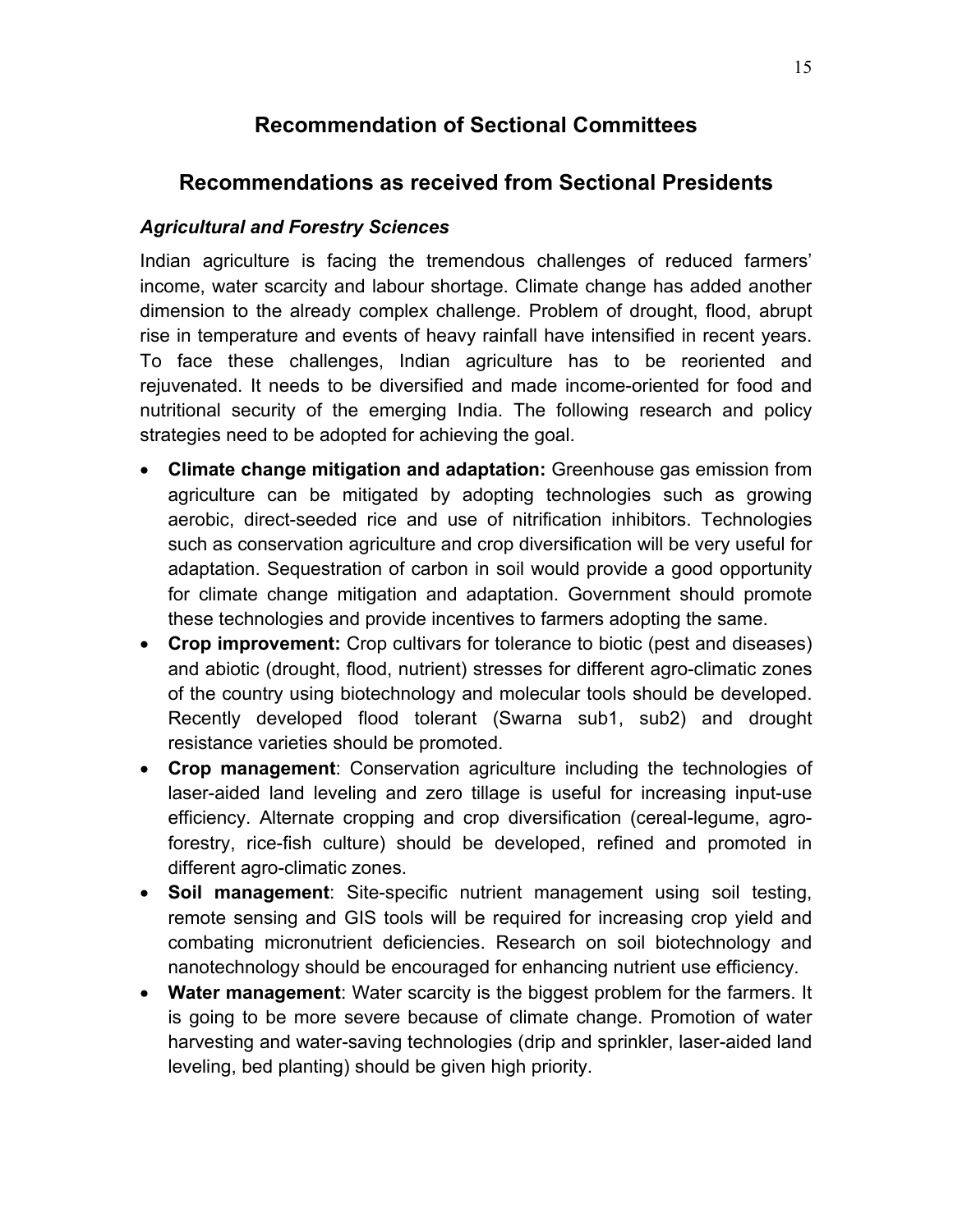- **Crop protection**: Technologies for identification and control of existing and emerging pests and diseases using molecular tools should be developed. Surveillance system and simulation models should be developed for forecasting pest outbreak and their timely control. Integrated pest management strategies should be promoted.
- **Promotion of new, unconventional crops**: High value, low volume crops including medicinal and essential oil bearing crops should be promoted. Some of these crops can be grown even in waste and marginal lands with minimum input and maximum income.
- **Micronutrient fortified crops**: For eradicating nutrient deficiencies and malnutrition, nutraceuticals should be developed introducing molecular tools and efficient management of micronutrients.
- **Utilization of agri-residues for energy**: Technologies should be developed for utilization of crop residues and agricultural wastes for energy generation. Efficient strains of crops such as sweet sorghum should be developed for biofuel.
- **Increasing research fund**: More funds should be allocated for agricultural research to address the problem faced by the farmers constituting 65% of Indian population.
- **Upgrading agricultural education**: Students and young researchers to be encouraged to take up agricultural research as their career through providing fellowship, research grants and more job opportunities.

# *Animal, Veterinary and Fishery Sciences*

- With a view to conserve biodiversity emphasis on strengthening of Classical Zoology in the syllabus of under graduate (UG) and post graduate (PG) programmes be given, as it is not reflected in the new UGC syllabus.
- Bioresources are the wonderful gift of the nature to the mankind, whose sustainability can be effectively linked to rural livelihood and economic development, so science education should aim at attracting talent for proper management and sustainable utilization of bioresources.
- Ensuing dangers of climatic changes to biodiversity be recognized and mitigating measures be undertaken on priority.
- Premier institutions dealing with research on animals, veterinary and fishery should be linked academically for collaborative utilization and sharing infrastructure facilities, expertise and experience for bioprospecting the food security, rural development and economy.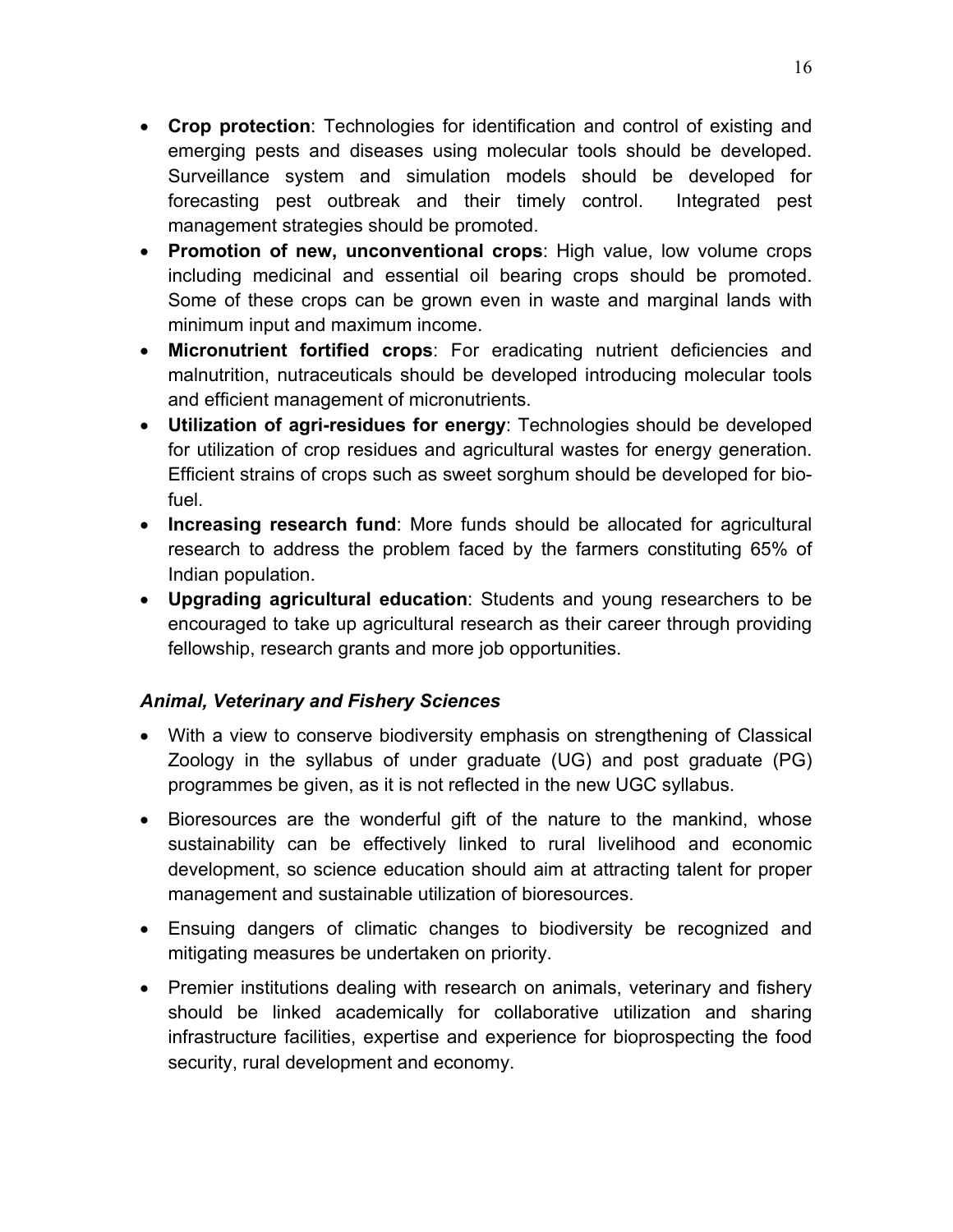- Programmes needed to be initiated for the exploration of other less known potential varieties of life forms with a view to ensure livelihood and food and financial safety.
- Multivoltine race of silkworm Bombyx mori should be tested under different agro climatic zones of India for proper evaluation of their improved efficiency.
- Through selective breeding, sex limited yellow colour cocoon can be achieved in silkworm breed M12W which will reduce the production cost of the fibre.
- Various disease problems in Aquaculture and their management measures are to be worked out in detail to ensure safety of highly nutritious food resources.
- Mangroves, important shelters of marine animals of high food values and source of livelihood of coastal people, should be declared as Natural Reserves. Interactive group should be established involving Animal Science, Fisheries, Agricultural Science (mainly Soil Science) to ensure Mangrove Conservation.
- Ecosystem approach should be used for holistic and sustainable development of Fisheries production.
- Application of molecular tools for wildlife (endangered species) conservation, and nanotechnological tools in rural health and livelihood be given importance.
- National funding agency should provide sufficient funding for research on Animal Taxonomy. Classical taxonomy has gone on backfoot during last 2 decades and proper identification of species of biodiversity importance has become a problem for young researchers.
- Biotechnological tools should be used for the conservation and management of habitats.
- Injudicious use of Pesticides affects the aquatic and terrestrial environment and animal resources. Efforts should be made through Public-Private partnership to mitigate these problems. Also eco-friendly remedial measures should be developed.
- 100% eradication of dengue causing Aedes mosquito is possible with the introduction of zooplankton, cyclopoid copepods. Its utilization can be introduced with some precaution. Culture of Makhana (a wetland cash crop which increases zooplankton density) be encouraged which can be utilized for freshwater culture in the wetlands of Bihar.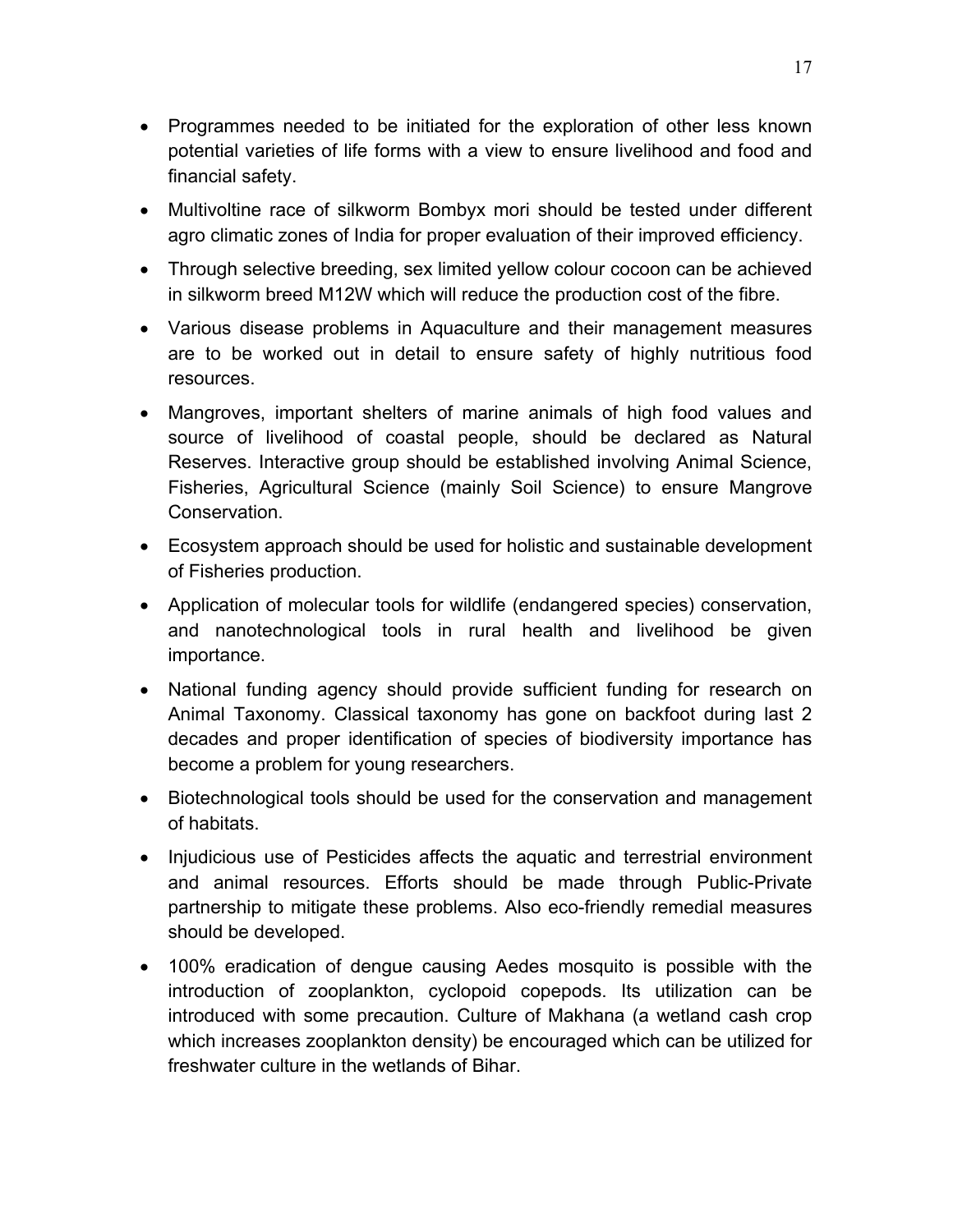- Ecological and Molecular Parasitology of Helminths should be incorporated in the university curriculum and researchers should be encouraged to take up research in the frontier areas of Helminthology.
- New tools in molecular endocrinology should be applied to activate the specific resistant genes so as to combat the changing scenario of climate for aquaculture boost.

#### *Earth System Sciences*

- Reorganization of India's Earth Sciences institutions is needed.
- India, process of geophysical surveys has to be enhanced substantially.
- Mineralization potential of the Deccan Trap and Himalayan belt needs very serious reassessment.
- India's Uranium potential needs reassessment of intensive exploration. The meeting enclosed with vote of thanks the chair.

#### *Engineering Sciences*

- Green technology should be encouraged. Program on harnessing of solar energy should gather more momentum on priority basis.
- System should design and encourage modern comfortable Public Transport system.
- Energy efficient technology has to be developed. Emphasis must be given to the design of devices which will reduce energy consumption yet be efficiently functional to do a given job.
- Outsourcing concept should be phased out step by step with genuine assessment of the actual requirements.
- Adequate attention has to be paid on the Scientific Storage system of food grains and edible. Mere increase in production of agricultural items cannot go on increasing because of the shrinking of agricultural land due to industrialization.
- Awareness should be created to discourage wastage of resources like electricity and water encourage the culture of cleanliness of ambience. Emphasis should be given on the culture of Waste management. This is important not only for aesthetic cause but also for economic benefit.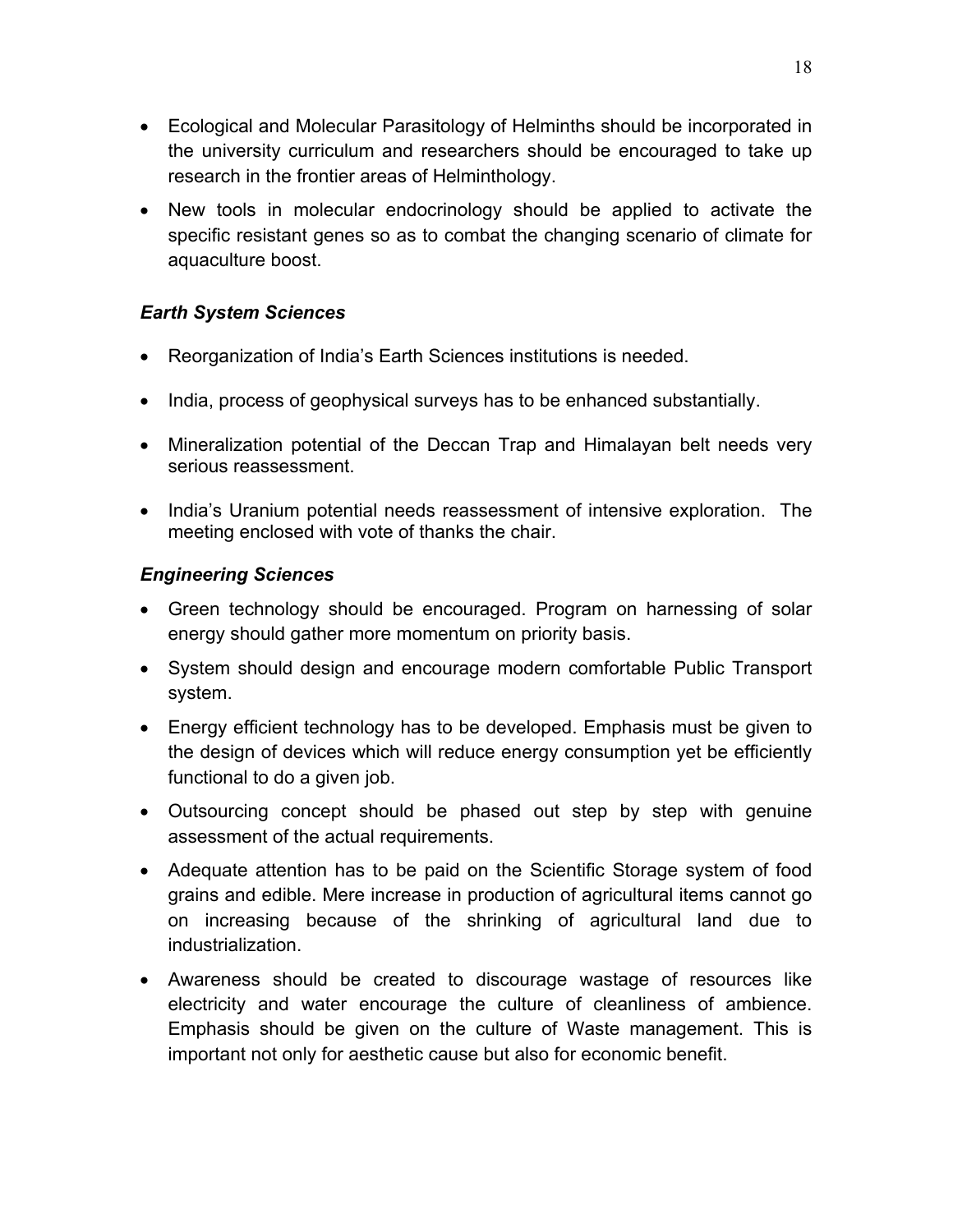• Science & Engineering community have contributed more than other professionals but paradoxically the contributions of the real Scientists and Engineers are not visible in the society due to lack of due recognition. And that is why Young students are now-a-days opting for subjects devoid of science and Engineering to build up career. Mere distribution of few fellowships will not solve the problem unless the science and engineering profession is respected socially.

#### *Environmental Sciences*

- It has been realized that different institutions should come together and a system be received to share the knowledge.
- On each subject area, concerned Central and State Government Department should make position to receive findings of various researchers and utilize them appropriately.

#### *Information and Communication science and Technology (including Computer Sciences)*

- Focus of ICT should be switched to mobile phone technology so as to widen up the scope of the field and make it reachable for common men. More and more applications related to mobile concepts should be encouraged.
- Thrust on research to be aligned with the millennium challenges for solving the 'famous' unsolved problems.
- The scope of science should be cinemascoped so as to reach everybody. The popularity generating outlook should be expanded to cover the nonscience community of the country.
- Sectional programs should be more centric towards the applicability and sustainability of the subject.
- Plenary sessions may be well publicized to the local people, specially in the academic and industrial communities.
- Research scholars have to be given a special platform with a view to generate more inter-disciplinary interest to be nurtured.
- A separate track for the presentation of research scholars who have recently (in the last one year) submitted their Ph.D. thesis selected through a review process.
- An award also could be given to best Ph.D. thesis.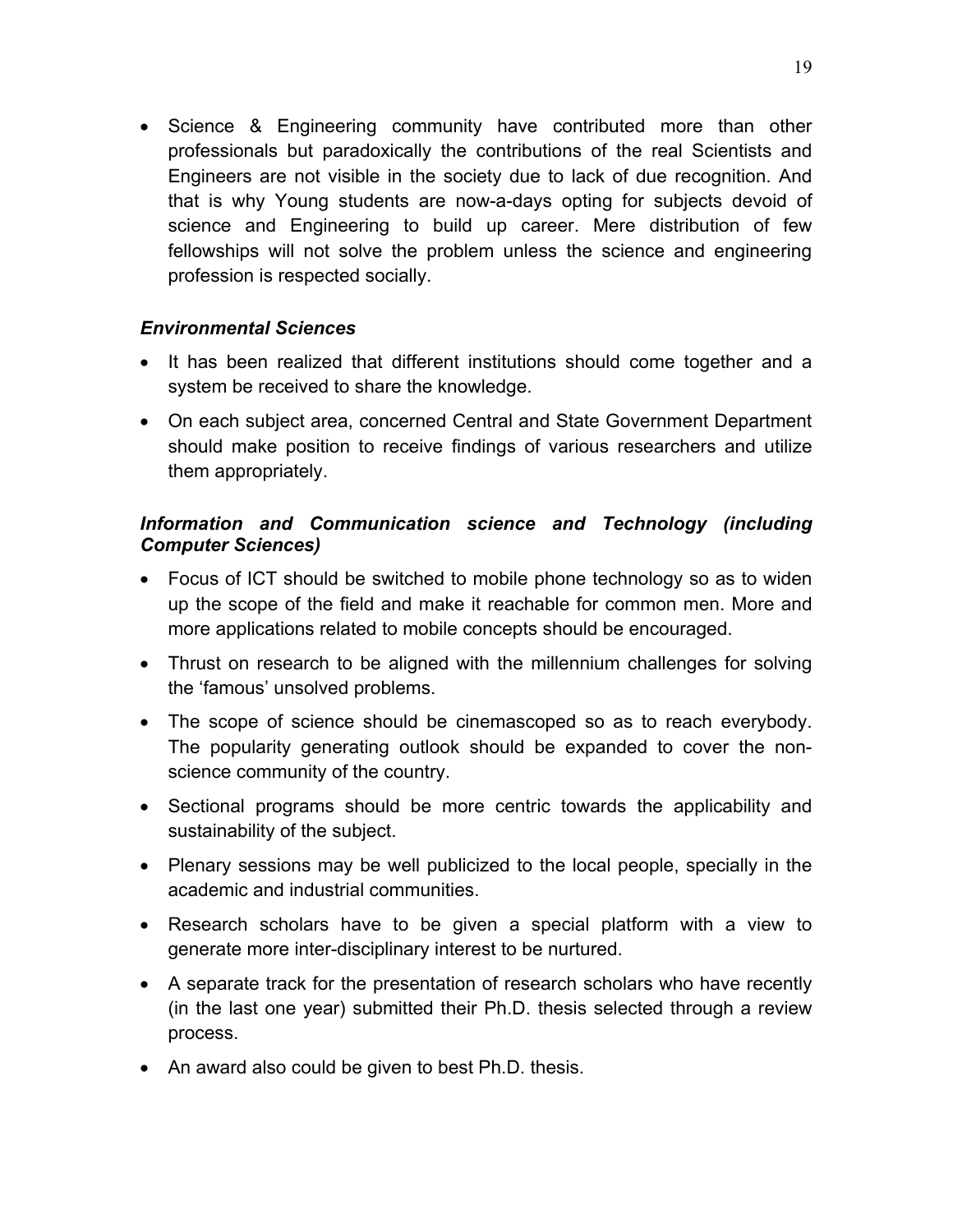#### *Materials Science*

- Materials Science community must reorganize its resources, manpower and focus on development of materials for energy (traditional and alternative), health (drug delivery, prosthesis, body-implants), green technology (environment, structure, effluent treatment) and efficient use of the natural resources (coal, minerals, water). A national level initiative is absolutely essential to harness solar, wind and atomic energy and develop commercially viable and portable devices (photovoltaic and fuel cells). A similar effort is also required to develop a policy document for production of key engineering materials like steel, cement, petroleum, rayon, fibre, etc.
- While funding for new or novel material development (synthesis and characterization) is needed, unambiguous focus and commitment on the true scope of application, realistic prediction of feasibility and success (milestones, targets), and well defined targets and deliverables with quantifiable index are essential for achieving breakthroughs in Materials Science and Technology.
- Reallocation of funds and manpower is desired to boost research to above threshold level and achieve landmark success (plant, product, machine, device) in material and technology development in key (automobile, microelectronic, sensor) and strategic (energy, space, defence, water) sectors.
- While applied research will bring accountability, fundamental research should not be ignored but pursued in centres of excellence of proven credentials.
- Research in Materials Science and Technology must receive a boost with larger number of fellowships, research projects, pilot plant level (start up) grants, and incentives for mentors or supervisors. Number of doctorates in India is far too low in India than that in China, Japan or USA. The country also faces an acute shortage of technical manpower to run sophisticated equipments, processors, devices and facilities. We should extend grants and encouragements to private institutions with proven credentials and should not be confined only to Government Institutions. Above all, appointment of fresh and young scientists and engineers should be promoted instead of ad-hoc appointments of retired personnel.
- Sponsored projects must be properly and routinely monitored and evaluated. Continuation must be linked to transparent and objective assessment in reasonable intervals.
- Characterization and testing of materials is a major bottleneck for larger participation of research community in high-end and strategic areas of research. Sophisticated equipments, gadgets or facilities are prohibitively expensive both in terms of capital investment and maintenance. As a results,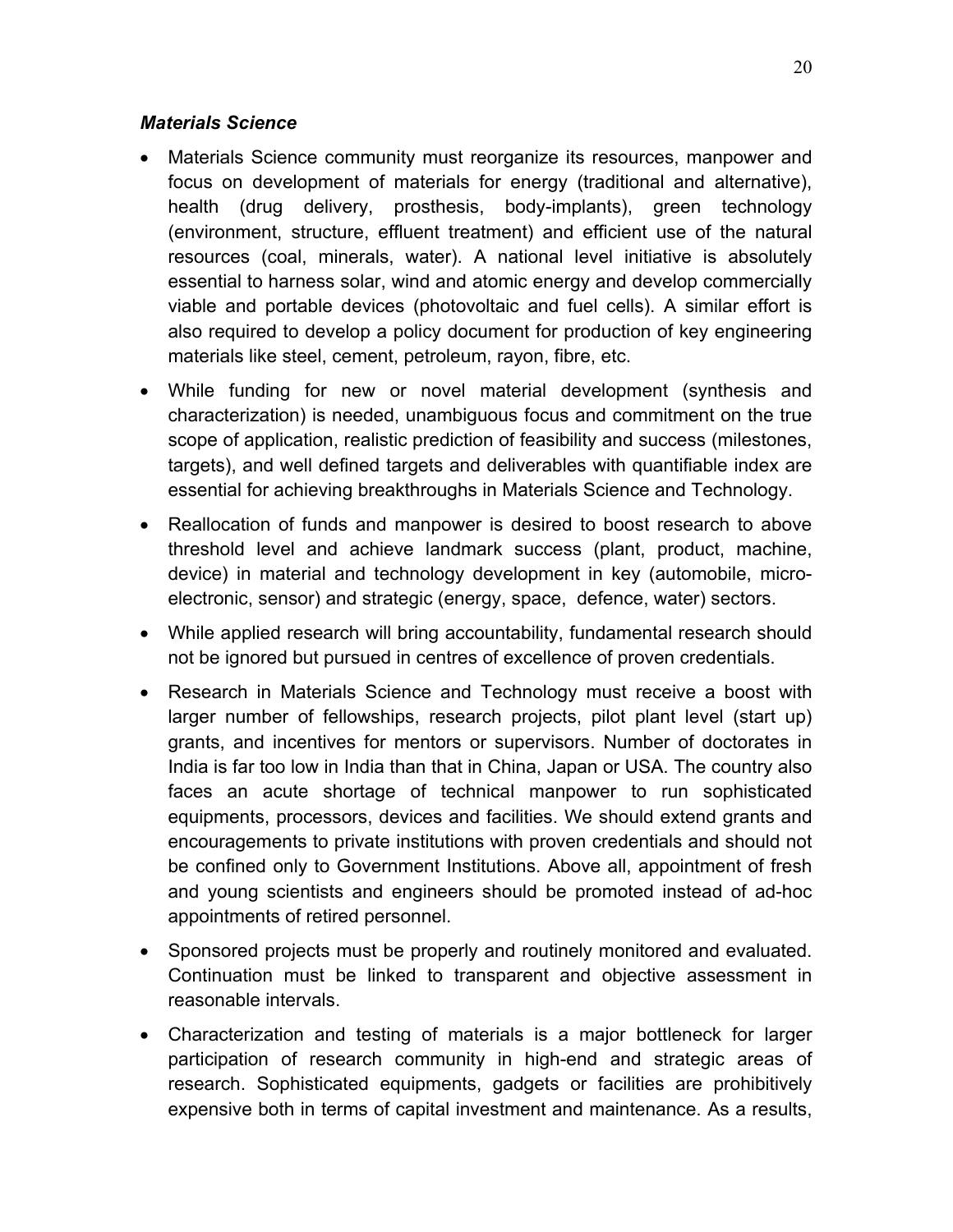these privileges lie only with large and major institutions (IISc, IITs, Central Universities and National Laboratories), and that too, only to certain groups and individuals. For larger participation and contributions from the entire research community, we need to create central and regional centres for characterization and testing of materials and components. These facilities must be manned by trained and paid technicians and not scientists with active career interests. The users must pay booking charges and the equipments must be run, manned and maintained from such booking charges. The Regional Instrumentation Centres created in the past were mooted with this very objective, but they have failed to live up to the desired level. The Government must take a fresh look at this problem.

- Indiscriminate proliferation of institutes and courses in the garb of advanced materials, nano-technology or materials science should not be allowed, Instead, a nation wide exercise is needed to develop a common curriculum on Materials Science and Engineering with room for specialization through electives and minor subjects so that both traditional sectors like steel, aerospace, plastics and semiconductors, as well as advanced areas like nanotechnology, bio-technology or energy science can be equally addressed and served.
- Career in Materials Science and Technology should be as attractive as that in banking, finance and information technology areas so that the best students willing to pursue career in Materials Science do not leave their academic pursuit or research career prematurely or in between.
- The key components or challenges that the materials community should immediately address in right earnestness are solar and fuel cells, sensors, light weight composites, auto grade steels, advanced ceramics, etc.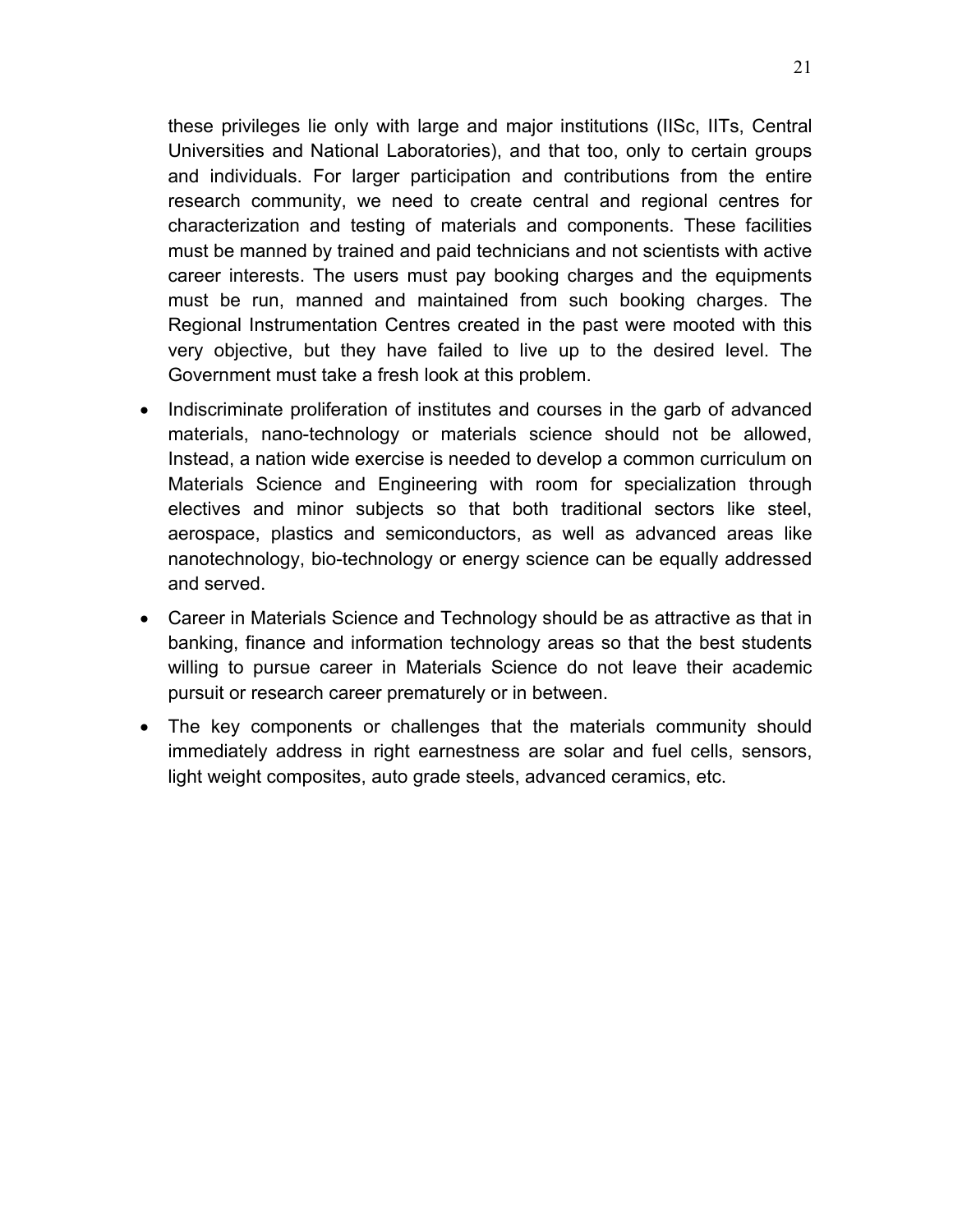#### *Mathematical Sciences (including Statistics)*

- Because of better facilities and no retirement age a large number of Indian Mathematicians is settled abroad. The credit of their research contributions goes to other countries and not to India. This is not good in the national perspective. To curb this menace the following are suggested.
	- a. As at the entry level NET clearance is required, similarly at the age of 55-66, there should be a national level screening and based on the academic record one should be granted further extension irrespective of the affiliation (Universities/central universities/IITs).
	- b. To prevent senior mathematicians from settling abroad, Research Professorships with reduce teaching load should be created. This will also benefit the young researchers as their supervisors will be able to give more time to them.
- Clearance of at least two advance courses after M.Sc. (Called Pre-Ph.D. courses) and at least two publications in refereed journals should be made mandatory for the submission of the Ph.D. thesis.
- The infrastructure facilities, expertise and experience available at mathematics research centers like TIFR, Mumbai, MATSCIENCE, Chennai and HRI, Allahabad should be shared and utilized by a wider section of the mathematics community. For this sabbatical leave rules should be liberalized.
- Industry/Government should provide more research opportunities to attract the young talents.
	- Steps (such as training from primary level) should be taken to improve the performance of the Indian team in the International Mathematics Olympiad.
- In the CSIR-UGC NET scheme for JRF and Lectureship 'Statistics' is made a part of 'Mathematical Sciences', while 'Computer Science and Applications' enjoys independent stature. In the question papers there are more questions form mathematics and very few questions from statistics. There is a lot of freedom of choice for the students with basic degree in mathematics but NOT for those who have degrees in Statistics. It is therefore recommended that as in the UPSC list of subjects for Civil Services Examination where statistics and mathematics figure as different subjects, similarly in the JRF and Lectureship Mathematics and Statistics should be considered as two different subjects.
- Ramanujan Birthday (December 22) should be declared as a "National Mathematics Day" programmes like seminars, paper presentations, quiz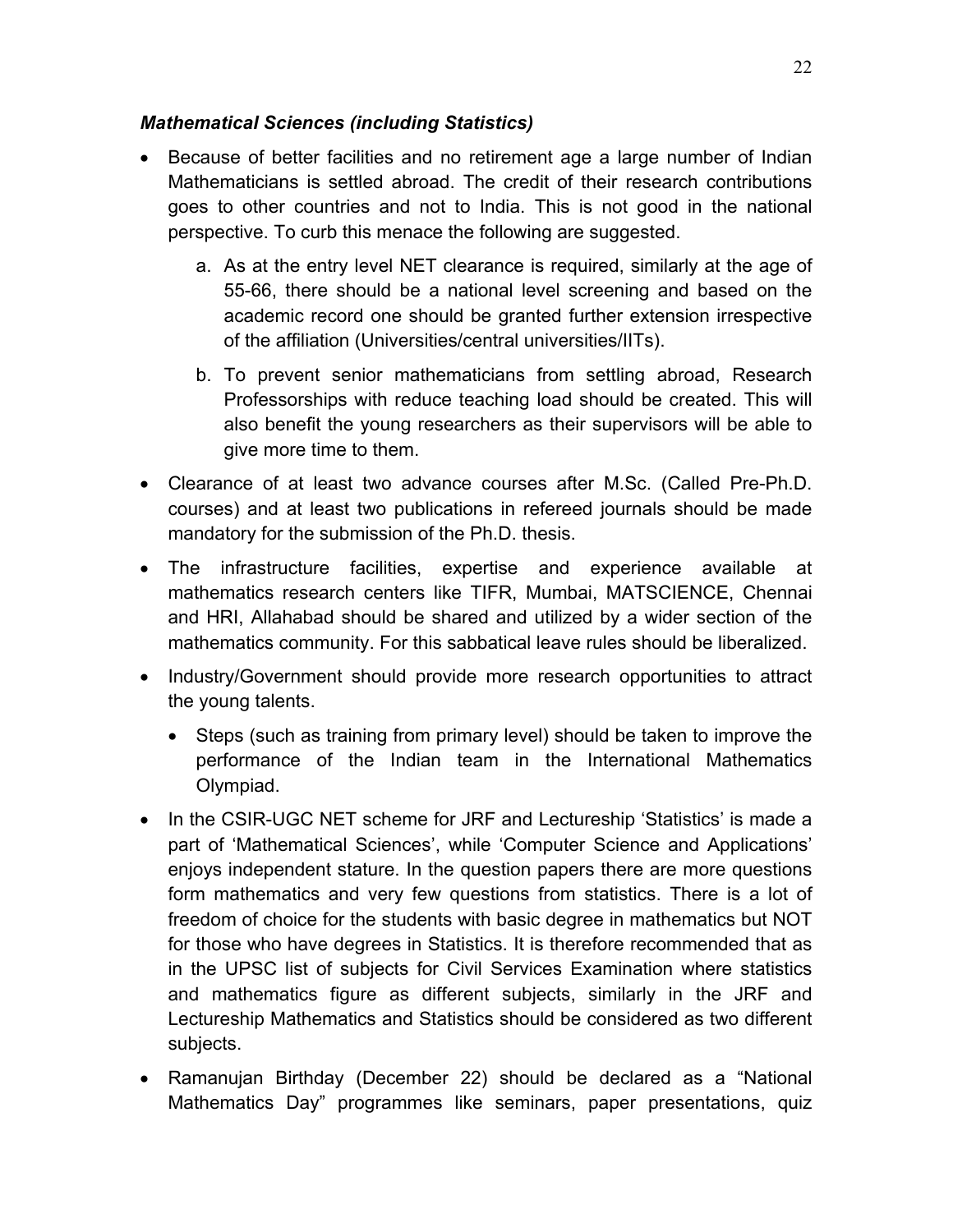competitions should be held in all Mathematics Research Institutes/Universities/Colleges on this day.

#### *Medical Sciences (including Physiology)*

- More emphasis on Research on Basic Medical Sciences
- Improvement of science by Public Private Partnership (PPP) model and setting of uniform rules & controlling body.
- Accommodate and acclimatization of impact of Globalization issue on health sector.
- Stoppage of Medical Scientist migration and encourage the persons who has been migrated to come back i.e., brain drain to brain gain.
- Evidence based learning provisions & budgetary allocations.
- To gain trust towards a torture free world.

#### *New Biology (including Biochemistry, Biophysics & Molecular Biology and Biotechnology)*

- Launch New Biology Initiative to
	- 1. Accelerate the growth of the New Biology
	- 2. Achieve solutions to societal challenges in food, energy, environment, and health
- Develop interdisciplinary curricula, graduate training and educator training to create and support New Biology
- Develop the information sciences and technologies that will be critical to the success of the New Biology
- Develop Entrepreneurs by
	- 1. setting up more technology incubators in universities and research institutions
	- 2. encouraging partnership with industry
	- 3. setting up funds at state level to support and nurture new ideas for commercialization for societal benefit

#### *Physical Sciences*

• It was resolved that the National sensor laboratory may be established, especially in under developed areas of the country (e.g. Bihar), as the work